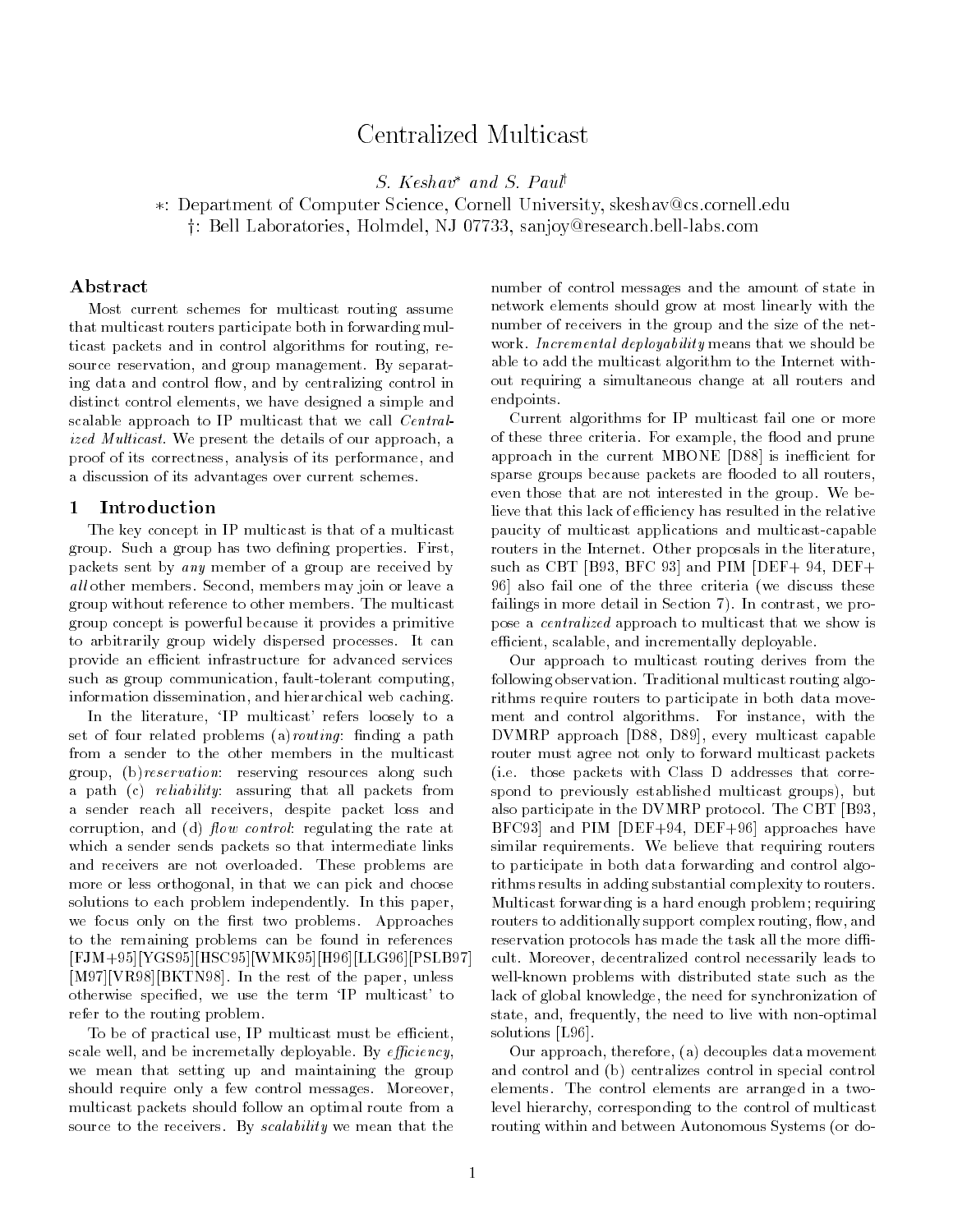

Figure 1: Gateways and root Controllers

mains). We call the control element in each domain a *gateway* and the control elements linking gateways root  $controllers$  (see Figure 1). Because of the key role of centralization of control in our approach, we call it *Central*ized Multicast or CM.

We note here that we are keenly aware of the two major problems with centralization, namely, overhead arising from central participation in all decision making, and the possibility of catastrophic failure from a single fault. We address these issues by using the standard techniques of creating a hierarchy (of root controllers and gateways), replication (of gateways), and loose synchronization (among root controllers), as described in more detail in Section 3. Section 7 has a discussion of the pros and cons of centralization in greater depth.

## 2 Assumptions

We precede a detailed description of CM by laying out the assumptions implicit in our work. We assume that the Internet consists of a number of Autonomous Systems or domains, where each domain is under the administrative control of a single entity. In practice, the Internet is somewhat more hierarchical, with one or two additional levels in the hierarchy. However, this additional complexity does not materially affect our work, since we can extend our algorithms to multiple hierarchical levels (though we do not do so in this paper).

Our second assumption is that each domain runs a linkstate routing protocol, such as OSPF [Mo94a] or IS-IS [P92]. While this is currently almost universally true, in Section 5.6 we extend our scheme to deal with the domains that continue to run distance-vector protocols such as RIP [P92].

Our third and final assumption is that all domains are willing to trust a set of root controllers to establish and manage (IP-in-IP) tunnels between them. We choose the name `root controller' to echo the `root domain' in the Domain Name System. We hope that domains will be willing to trust the activities of a handful of multicast root controllers in the same way that current domains trust the names resolved by DNS roots.

### 3 Basic scheme



Figure 2: Domains, Root Controllers, Gateways, and Tunnels

In this section, we outline the basic operation of CM, describing only its role in determining multicast routes. We present its use in resource reservation in Section 4. To aid clarity, we will describe the scheme in three stages, discussing first the actions at a host (Section 3.1), then the actions at a gateway (Section 3.2), and finally the actions at a root-controller (Section 3.3). At each stage, we will progressively flesh out the scheme, reserving Section 5 for a detailed and complete explication.

#### 3.1Host actions

In CM, each domain is associated with a wellknown gateway. Hosts that want to participate in a multicast group can determine the IP address of the gateway either through a well-known name (such as multicast-gateway.my univ.edu or multicastgateway.my\_company.com) or by manually configuring individual hosts, as is already done for DNS servers. In either case, hosts know where to send a multicast join or leave request.

The basic action of a host is to join or leave a multicast group. Hosts may discover the Class D IP address of the group in a variety of ways. The address may be given to the host using a session directory (as in sd [J94]), or found in a centralized server, such as in a web server that lists currently known multicast groups. In any case, the host sends a JOIN request to the gateway with this address, and an additional flag if the host believes that it is the first member of the group (i.e., its creator). The gateway participates in the intra-domain routing protocol of the domain and knows about all other join and leave requests made in the domain (since it is the sole recipient of such requests). It therefore knows both the topology of the domain and the set of multicast groups in the domain. It uses this information to handle the join or leave request, as described next.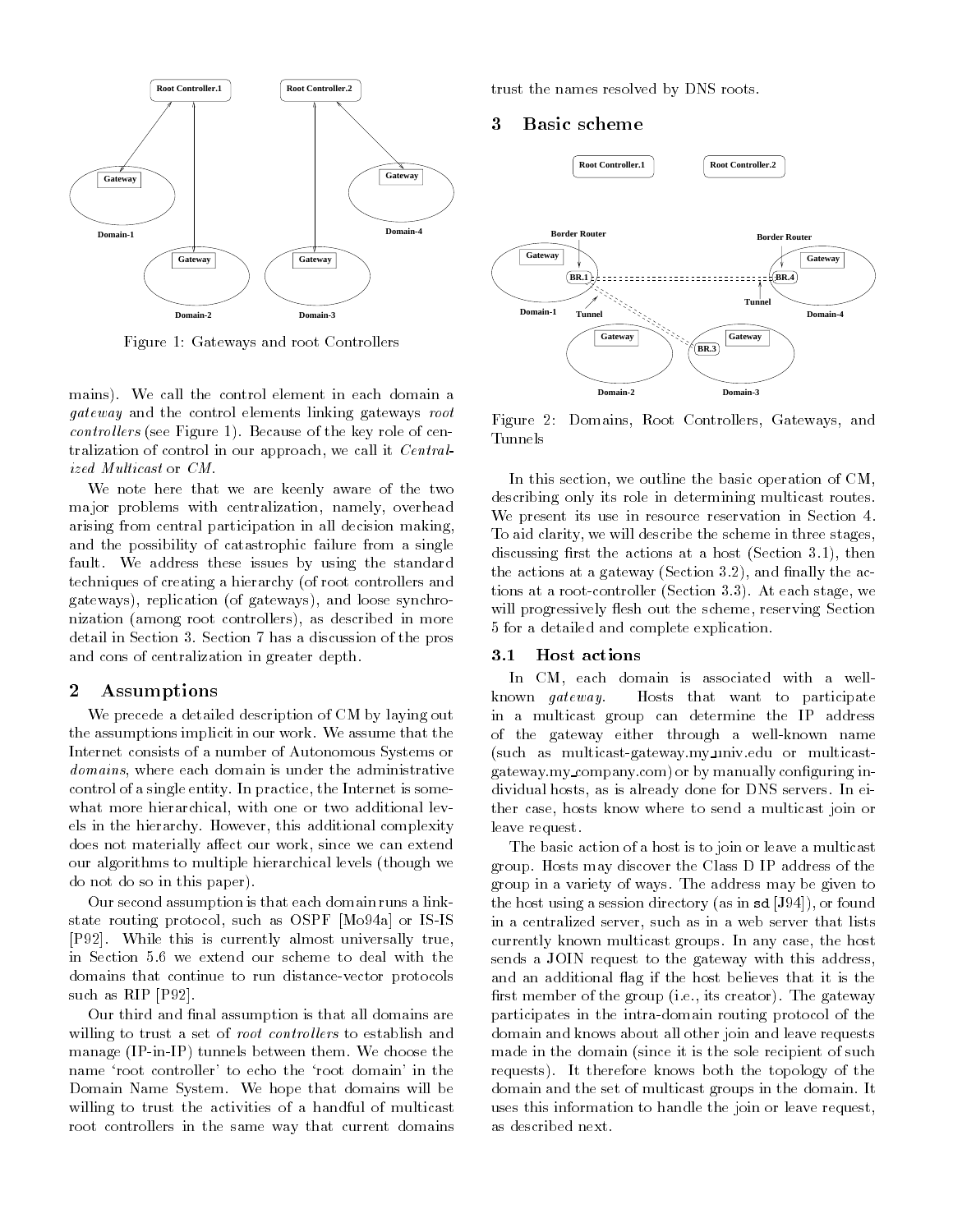3.2.1 Joining a locally known group



Figure 3: Joining a local group

The simplest case is when a host wants to join a multicast group that already has senders or receivers in its local domain (we call this a *local* join). In this case, the gateway first determines the router in the multicast tree that is nearest the host. It grafts the host on to the existing tree by sending ADD messages to the routers that lie on a path connecting the host to this router. In practice, ADD messages are not sent all way to the host, but only until its nearest IGMP querier. Hosts can then leave the group either by sending an explicit leave message to the gateway, or by not responding to an IGMP query.

An instance of this portion of the algorithm is shown in Figure 3. Here, the new member H informs the IGMP querier router (Rt-y) that it wants to join group G using IGMP [D89]. Rt-y sends a Join(G,Flag) message to the gateway where  $Flag=1$  if the new member thinks it is the first member of the group. Otherwise,  $Flag=0$ . In this example, we assume the existence of group G (shown by the multicast tree connecting sender S and receivers R1 through R3). The gateway sends messages (2a) and (2b) to routers Rt-x and Rt-y respectively so that Rt-y is grafted onto the existing multicast tree.

Although we could use a variety of mechanisms to send an ADD message from a gateway to a router, there are three reasons why using SNMP to update the routing table in the router's MIB is by far the best choice. First, SNMP is nearly universally deployed. Therefore, a gate way can execute an ADD without requiring changes to routers already deployed in the field. This is critically important for widespread adoption of the scheme. Second, the SNMP router MIB allows a gateway to access a router's routing table with minimal processing at the router. This reduces the control overhead at the router. Finally, SNMP is a lightweight protocol that incurs little overhead both in terms of round trip times and in

the number of packets. Consequently, the use of SNMP leverages its simplicity and universal deployment to relieve routers of the burden of participating in control algorithms for multicast routing. Thus, we believe that it is a crucial ingredient in making CM efficient, and, more important, incrementally deployable in the Internet.





Figure 4: Shared tree vs. Shortest Path Tree

Note that the ADD message can add one of two possible entries to that router's forwarding table. First, the router may add an entry of the form  $\{S,G, incoming\ in\}$ terface, outgoing interface list which tells the router that a packet from a particular source  $(S)$  belonging to a particular group  $(G)$  that arrives at the *incoming interface* must be forwarded to the outgoing interface list indicated in the entry. Clearly, the number of forwarding entries at each router increases linearly both with the number of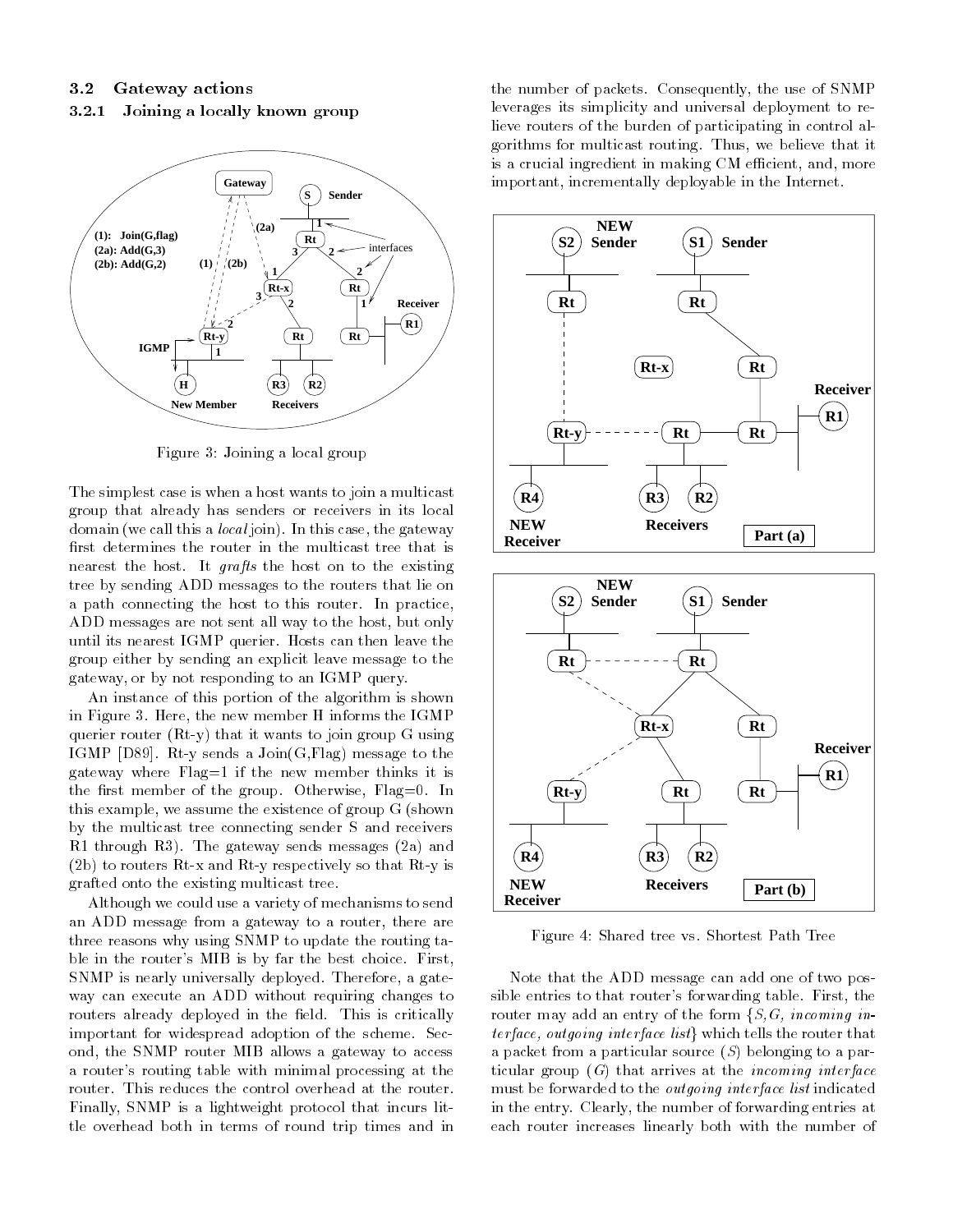multicast groups and the number of potential senders in each group. This limits the scalability of the multicast protocol. An alternative approach, discussed in [AP96], uses the notion of an *io-set*. An io-set entry is of the form  ${G, interface list}$ , where the *interface list* consists of the interfaces that take part in multicast forwarding for group G. A packet with a group address G arriving on any interface x, such that x belongs to the interface list, is forwarded on all the *other* interfaces in the interface list. This construct saves space in the routing tables, at the expense of forcing all packets in the multicast group to traverse a shared multicast tree (as in the CBT approach [BFC93]). Thus, scalability is gained at the expense of a decrease in optimality (see Part (a) of Figure 4 for an example where the io-set approach forces the formation of a shared tree which saves forwarding table space, but creates a non-optimal multicast tree). Part (b) of Figure 4 shows the shortest path trees rooted at senders S1 and S2 for optimal performance. We reiterate the the CM scheme allows network operators to explicitly make the tradeo between path optimality and size of the forwarding state.

A second optimization of the basic scheme is to make the forwarding state soft-state; in other words a router discards forwarding state after a certain time, unless this state is refreshed. Soft-state trades message overhead for robustness. Since we explicitly create state in the net work, we advocate the use of soft state to allow the system to automatically recover from failures of routers and hosts. Achieving soft state requires decisions about which entity is responsible for deleting state and which entity is responsible for refreshing it. In general, the creator of state ought to refresh it, and the holder of state ought to destroy it. In our case this would mean that routers should periodically time out their multicast forwarding entries, and hosts should periodically refresh their join requests. We make a couple of slight modifications to this approach as discussed next. First, instead of requiring routers to time out state, we move this burden to the gateways. This is in keeping with out goal of requiring routers to do the least possible work, making them "big and dumb". Of course, this means that gateways must be extra-reliable, since a crash in a gateway will leave state permanently in routers. Because we have only one gateway in each domain, we require them to be fail-proof anyway. So, we do not think of this as an additional burden (we discuss techniques for making gateways fail-proof in Section 5.1). Second, we do not necessarily require a host to refresh gateway state. The IGMP protocol periodically probes hosts, and so we can defer the refresh operation to the IGMP-enabled router, which, on receiving an IGMP reply, forwards this reply to the gateway. These two modications allow us to provide soft state with little additional burden to hosts and routers.

## 3.2.2 Creating a new group

We now describe the case where a host sends a join request to a group, along with an indication that it is the first member of the group. In the trivial case, the host also indicates that all members of the group are expected to be local, i.e., in the same domain. In this case, the gate way simply saves this information, waiting for additional join requests. A more complex situation arises when the host specifies the set of hosts that are allowed to join the group (so that the membership of the group is restricted). If so, the gateway performs admission control on behalf of the host. On receiving a join request, the ID of the joiner is compared with the list of allowed participants. If the joiner is not a member of the access-control list, the join request is denied. This is similar to the notion of "closed groups" in [AP96].

If the creator of a group specifies that the group may have non-local members, the gateway sends a message to the root controller with its ID, its domain ID, the Class D address of the multicast group, and an indication whether admission to the group is restricted. The root controller replies with either an acknowledgment, or an indication that the Class D address is already in use1 . If the group is successfully created, then knowledge of this group is globally distributed, as described in Section 3.3.1.

We note that a useful option in this step is for a host to request creation of a group with an unspecied Class D address. This allows the gateway and the root controllers to return it a Class D address not already in use, which may be aggregatable in the backbone. With this flexibility, multicast addresses in the backbone can be aggregated hierarchically in the same way as unicast CIDR addresses. An example will clarify.

## Example 1:

Suppose domain D already participates in multicast groups 225.1.3.2 and 225.1.3.6. By allocating a new group present in this domain a multicast address in the range 225.1.3.\*, routing tables in the backbone need a single for warding entry for the aggregated address. This is similar in concept to the MASC proposal [EHT97].

In this step, a gateway normally contacts the closest root-controller and waits indefinitely for an acknowledgement. We now introduce two optimizations to improve performance and robustness. First, a gateway is allowed to contact any root-controller with a join request. So, gateways that originate a burst of join requests can balance their load among a set of root-controllers. This improves overall performance. Second, when a gateway sends a root-controller a join message, it sets a timer, with a timeout value chosen from past measurements of acknowledgment times. If no reply is received before a

<sup>&</sup>lt;sup>1</sup>This may happen if the multicast address allocation across all domains is not fully co-ordinated. However, if address allocation for all domains is done in a controlled manner, this situation will not arise.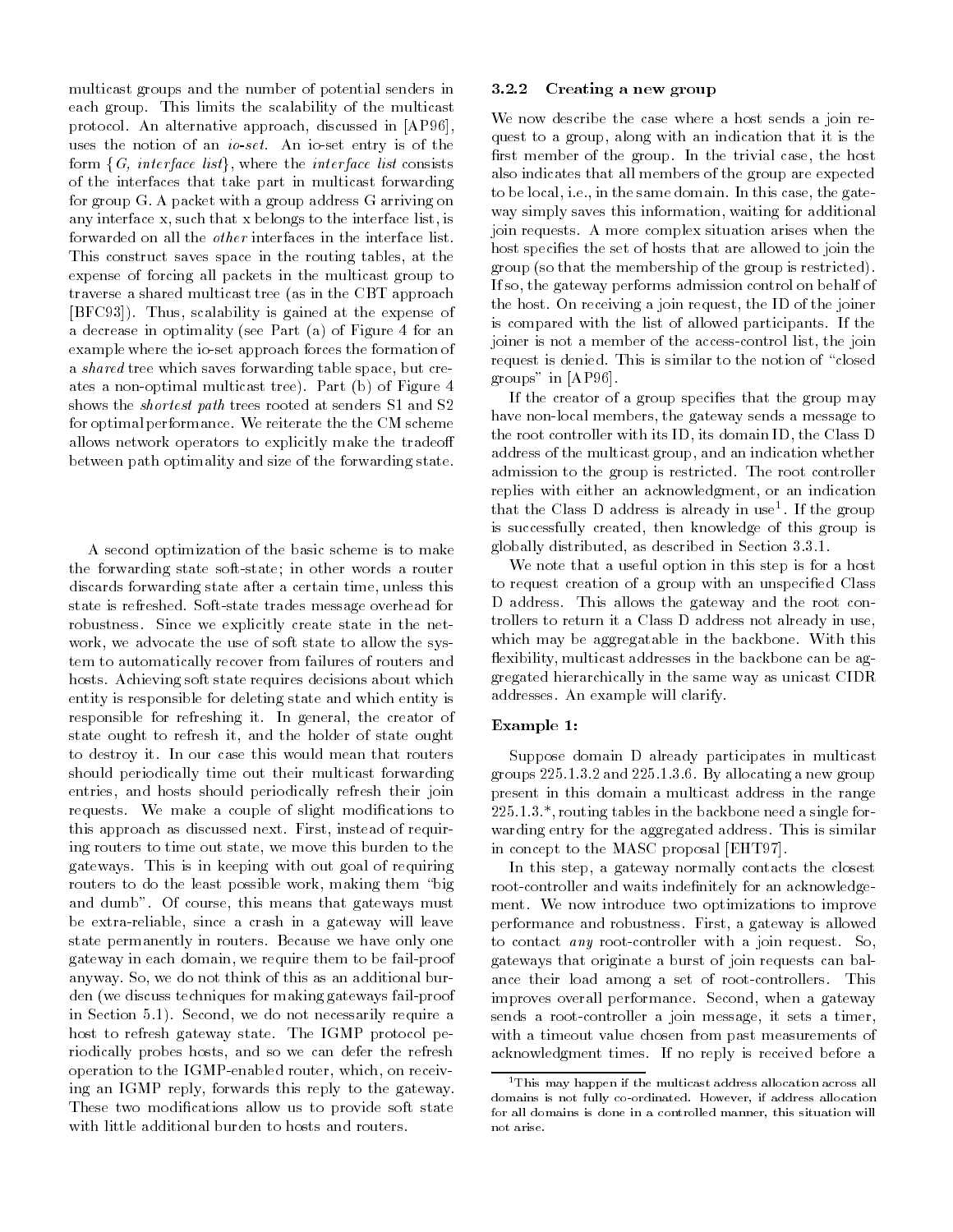timeout, the gateway automatically redirects its join request to one of the other root-controllers. In this way, gateways can transparently recover from the failure of a root-controller.

## 3.2.3 Joining a group not locally known



**(1): Join(G,H), (2): Join(G,H),(3): Join(G,H),(4):Join(G,H,okay),(5a,5b,5c): TUNNEL\_CREATE**

## Figure 5: Non-local Join

We will use Figure 5 to illustrate the steps. Suppose a gateway receives a join request for a group that it is not already aware of (step (1) in the figure). By analogy with DNS, the gateway forwards this request to one of the root controllers, as discussed in more detail in Section 3.2.1 (step (2)). The selected root controller determines whether there are any admission restrictions for the group2 . If so, the request is forwarded to the domain of the creator of the group (step (3)), where the gateway performs admission control. If the group is unrestricted, or if the admission request succeeds (step (4)), then the root controller sets up tunnels between all existing domains and the new domain (steps 5a through 5c). This is done by sending TUNNEL CREATE requests to the appropriate gateways. The gateways create virtual interfaces and tunnels from their domain entry and exit points (see Figure 5) This does the job, but obviously is non-optimal. We discuss details of tunnel creation and optimal trees for of non-local groups in Section 3.3.2.

### 3.3Root controller actions

By analogy with DNS, CM requires the operation of a small number (say, ten to twenty) of root controllers. The root controllers stay in loose synchronization by periodic exchange of state messages. The multiplicity of root controllers offers three benefits. First, it allows fault tolerance, so that if one root controller is down, another takes it place. Second, it distributes load, so that the overall stream of join requests is processed in parallel. Finally, it promotes efficiency, because, in the common case, a gateway needs to contact only the nearest root controller. The

2All root-controller are made aware of all non-local groups using the algorithm described in Section 3.3.3.

price to pay for these benefits is the overhead in synchronization and the complexity of fault recovery mechanisms. We describe in Section 3.3.3 and 5.7 how these overheads can be reduced. We now discuss the actions of the root controllers in response to actions of the gateways.

### 3.3.1 Group creation

When a gateway creates a new non-local group, it sends a message to the nearest root controller. (If this root controller is down, the gateway tries one of the alternates, as described earlier). The creation message includes the IP address of the gateway, the ID of the domain, the class D address of the multicast group, an indication whether access to the group is restricted, and an indication if the group creation is urgent . The root controller stores this information in its local state. If the group is marked "urgent", then state information for the group is immediately disseminated to all other group controllers. As with router state, we expect root controller state to be soft state, to be refreshed periodically by the gateways. This allows robust recovery from root controller crashes at the expense of messaging overhead. Root controllers periodically exchange state with each other on a pre-established multicast group (similar to ALL-PIM-ROUTERS group in PIM [EFH+97] for example), thus allowing them to stay in loose synchrony. This state exchange is described in more detail in Section 3.3.3.

### Joining a non-local group 332

In this subsection, we present more details of the approach outlined earlier in Section 3.2.3 When a root controller gets a join message from a gateway on behalf of a host in that domain, it checks to see if it has information about that group in its state table. There are three possibilities. First, the group exists and the root controller has state information for the group. In this case, the controller checks if the group is restricted. If so, the join request is passed on to the appropriate gateway for admission control. Second, the group may exist, but this information may not have been propagated to the root controller. This happens if the creator did not specify the group to be an "urgent" group. In this case, the join request is held until the next state synchronization point, at which time the join proceeds. Finally, no such group may exist. The root controller knows this if it receives no information about the group even after the synchronization phase. At this point, it informs the gateway, which forwards this information to the host. Thus, on receiving a join request, a root controller either processes the request immediately (if it has state for the group) or waits for state synchronization. After synchronization, the join is either processed or returned in error. Clearly, the delay in processing a join is being traded off here for the gain in

<sup>&</sup>lt;sup>3</sup>To preserve clarity, we did not mention the 'urgent' flag earlier.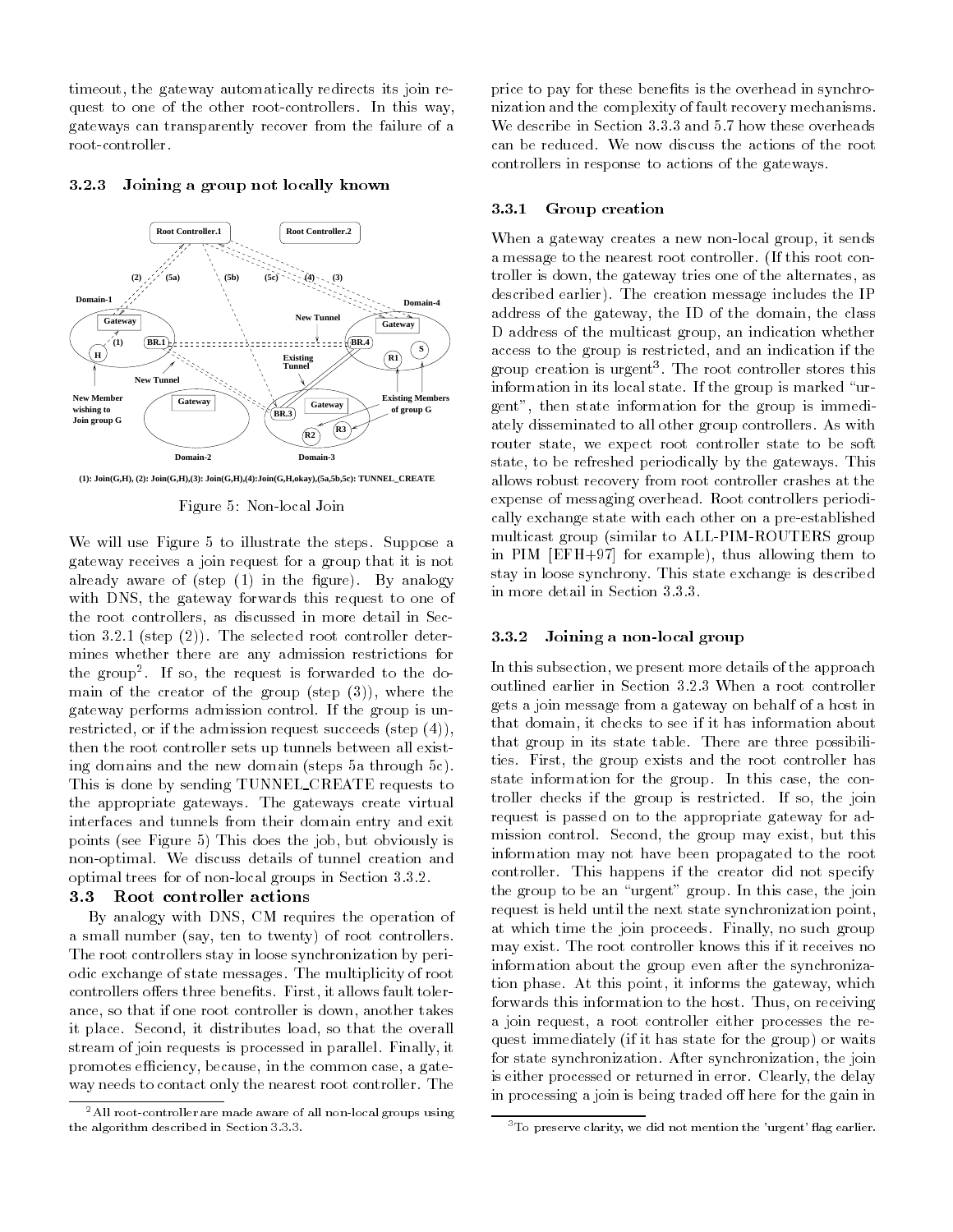efficiency by batching state updates. The trade off point can be tuned by choosing the state update interval appropriately. Note, however, that the use of the "urgent" group mechanism allows us to bypass the batching mechanism if necessary, at the cost of a loss in efficiency.

A join is declared successful if the group to be joined has unrestricted access or if the access control test is successful. A root controller that declares a join to be successful must add the joined domain to the existing multicast tree for the group. Before we explain how to carry this out, we first make a small detour to explain how tunnels are set up.

A tunnel allows packets leaving a domain to appear in another domain, uninterpreted by intermediate domains. Since CM separates data and control, tunnels need not originate or terminate at gateways. Instead, a gateway nominates some number of routers in that domain (typically the border routers) as tunnel entry and exit points (refer to Figure 5). To establish a cross-domain tunnel, a root controller sends a TUNNEL CREATE message to corresponding gateways. This message gives the IDs of both domains, and the IP address of peer gateways. On receiving this message the two peer gateways exchange the IP address of the selected tunnel endpoints. On receiving this information, each gateway sends an appropriate message to its local tunnel endpoint requesting it to create a virtual interface for the tunnel, and add a multicast forwarding entry in the routing table for the virtual interface. In this way, tunnels are established in a hierarchical manner, without requiring the intervention of the root controller, except at a high level.

The tunnel establishment mechanism in hand, we now turn our attention to optimally joining a domain to an existing multicast group. We propose two complementary techniques to do so.

In the first solution, the joining domain is joined to the existing multicast group using TUNNEL CREATE messages as described above. The key question is to pick the domains that ought to be linked with tunnels. The trivial solution is to establish a tunnel from every domain participating in the group to the joining domain. However, this solution requires  $O(N^+)$  tunnels, where N is the  $\blacksquare$ number of domains. A better solution is to use a single backbone multicast tree, and use a single tunnel to graft a joining domain to the existing tree. To do so, root controllers periodically exchange the current multicast tree (at the inter-domain level) for each multicast group (details of this exchange are presented in Section 3.3.3). On receiving a join request, a root controller creates a tunnel from the domain to the nearest point of presence of the tree. If the tree is specied as a shared tree, the border routers participating in the backbone tunnel need only keep io-set state for that group (where the io-set refers to virtual interfaces instead of real ones). If the tree is a shortest path tree, then all border routers need to install additional (S,G) state corresponding to that domain.

For scalability, we strongly advocate all backbone trees be shared. An example of the creation of the shared multicast backbone tree follows.



Figure 6: Grafting a new domain to the existing multicast tree in the backbone

## Example 2

This example shows how a new domain can be grafted to an existing multicast tree in the backbone network. Refer to Figure 6 in which sender S and receivers R1 through R6 are subscribed to group G. A shared multicast tree is set up in the backbone network connecting domains 2 through 5. When host H from Domain-1 wants to join group G, a single tunnel is set up between Domain-1 and Domain-5 grafting Domain-1 onto the existing multicast tree. The other alternative would have required setting up tunnels between Domain-1 and every other domain.

The second technique to graft a domain leverages the current structure of the Internet (at least in the US), and the existence of the *routing arbiter*, an entity that resolves BGP polices at Network Access Points (NAPs) [GAV+98]. The arbiter receives BGP updates from all the ISPs incident at a NAP, and it comes up with a set of mutually consistent routing decisions, which it returns to each ISP's router. This allows routing exchanges at NAPs to proceed efficiently, while still allowing ISPs to specify routing policy directives. Given that the arbiter knows about backbone topology, it is natural extend the routing arbiter to also act as a root-controller. The rootcontroller/routing arbiter, therefore, can process join requests along with BGP updates. In this approach, to process a successful join, the root controller first contacts the gateway of the joining domain to find out which border router of that domain will be participating in the group. The root controller, by induction, already knows the border routers of all other domains. It simply installs multicast forwarding entries in all the border routers so that the group is established. Note this approach does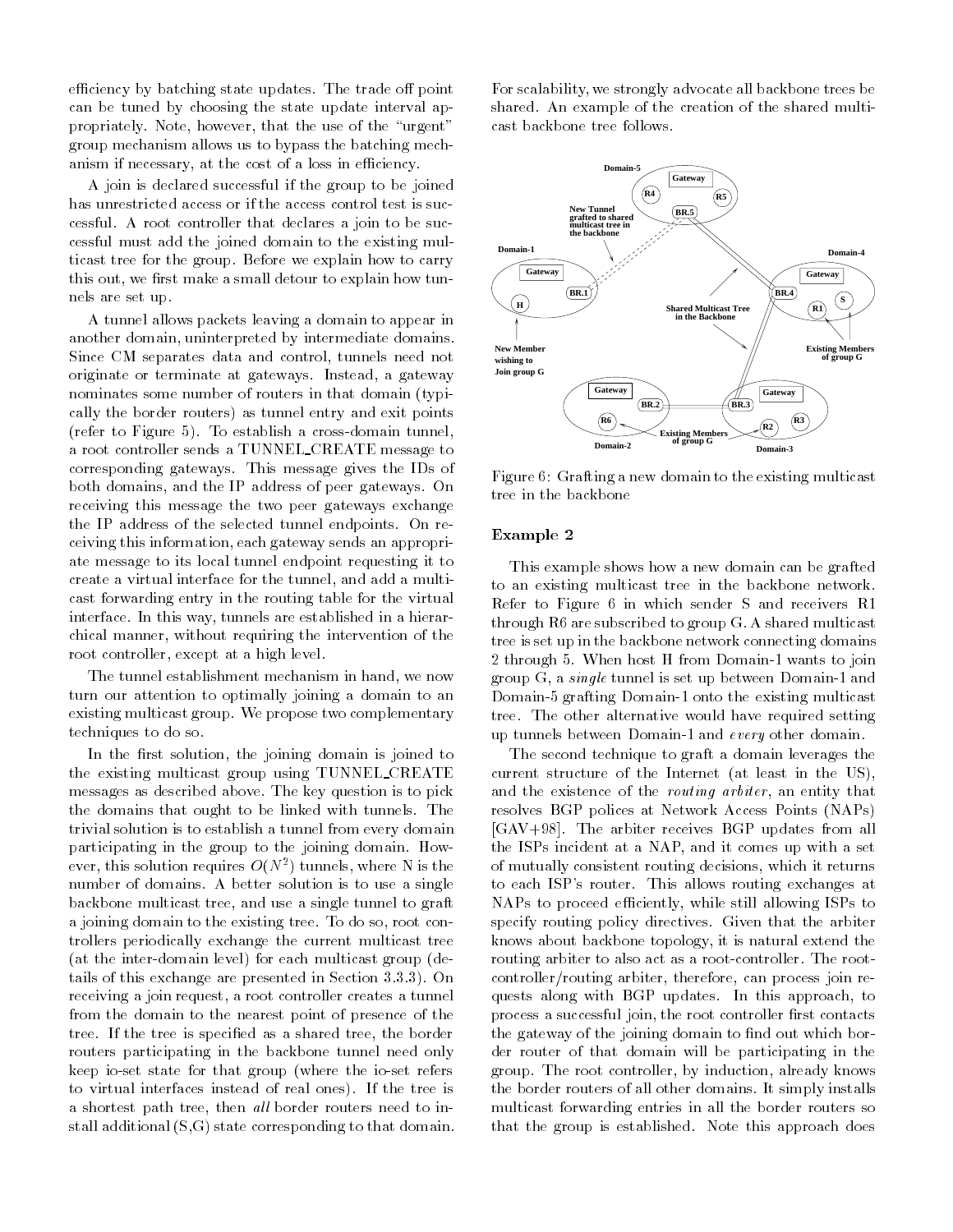not require any tunnels. Moreover, since the routing arbiter knows about the routing policy of each domain, it could conceivably use this policy information when setting up multicast groups. However, the approach suffers from three major drawbacks. First, some domains may have border routers that are not represented at a NAP. Second, not all ISPs trust the routing arbiter with their internal topology, so the arbiter may not have full backbone information. Finally, ISPs may not want to have multicast forwarding entries set in their routers by third parties. In case any of these situations apply, we will need to fall back on the first solution, that requires the use of tunnels.

## 3.3.3 Periodic state exchange

Root controllers need to periodically exchange state to stay in loose synchrony. The synchronization period determines the delay in processing a join request: the more often state is exchanged, the faster the join succeeds. Thus, administrators can tune this exchange period to reflect the appropriate cost/benefit tradeoff. The state exchange protocol itself uses a hard-coded multicast group (similar to ALL-PIM-ROUTERS group in PIM) that links all root controllers. A root controller periodically multicasts its state on this group. Specifically, this state consists of the current set of tunnels, the current set of root controllers, and the current set of domains participating in each group (their IDs and the IP address of the corresponding gateways). This state is sufficient for a root controller to determine the best tunnel to join a new domain to an existing multicast group. Details of the state-exchange messages can be found in Section 5.4.

Since we expect this state to change only slowly over time, we propose that the actual state exchange should be of deltas in the state, with a periodic dump of the entire state to allow resynchronization (a full dump could also be requested by a root controller to force synchronization, for instance to allow it to recover from a crash). Also recall that the creation of an urgent multicast group results in the immediate dissemination of the associated state.

### **Reconfiguration** 334

While each join request may be optimally satisfied, it is possible that a series of join requests may result in a nonoptimal tree.

## EXAMPLE 3

Refer to Figure 7 to see what might happen if a sequence of join requests are processed such that new domains are always grafted to the nearest entry point of the existing multicast tree. When Domain-6 is grafted to the existing tree, the maximum inter-domain delay in the tree increases to five units (assuming each hop adds a delay of one unit). However, a much better tree could have been



Figure 7: Suboptimal tree formation



Figure 8: Optimal tree with the same set of members

computed as shown in Figure 8 in which the maximum inter-domain delay is two units.

To regain optimality, root controllers could periodically reconfigure the multicast tree. They can do this by using a make-then-break approach (similar to the tree switching algorithm described in [AP96]). That is, the new tree is created by adding new multicast routing entries (and tunnels) to the tree. Old entries and tunnels are deleted only after the new tree is fully established. In the transition period, routing loops may form, and some destinations may receive duplicate packets. Packets caught in loops will be discarded when their TTL drops to zero, and duplicates can be detected by upper layer protocols. Thus, this approach, when judiciously applied, allows the backbone to be asynchronously recongured with little extra effort. Similar benefits of periodic recomputation of the multicast tree are shown in [AP96].

### $\overline{\mathbf{4}}$ **Reservation**

Although we view CM as primarily a scheme for multicast routing, it can be extended to provide per-stream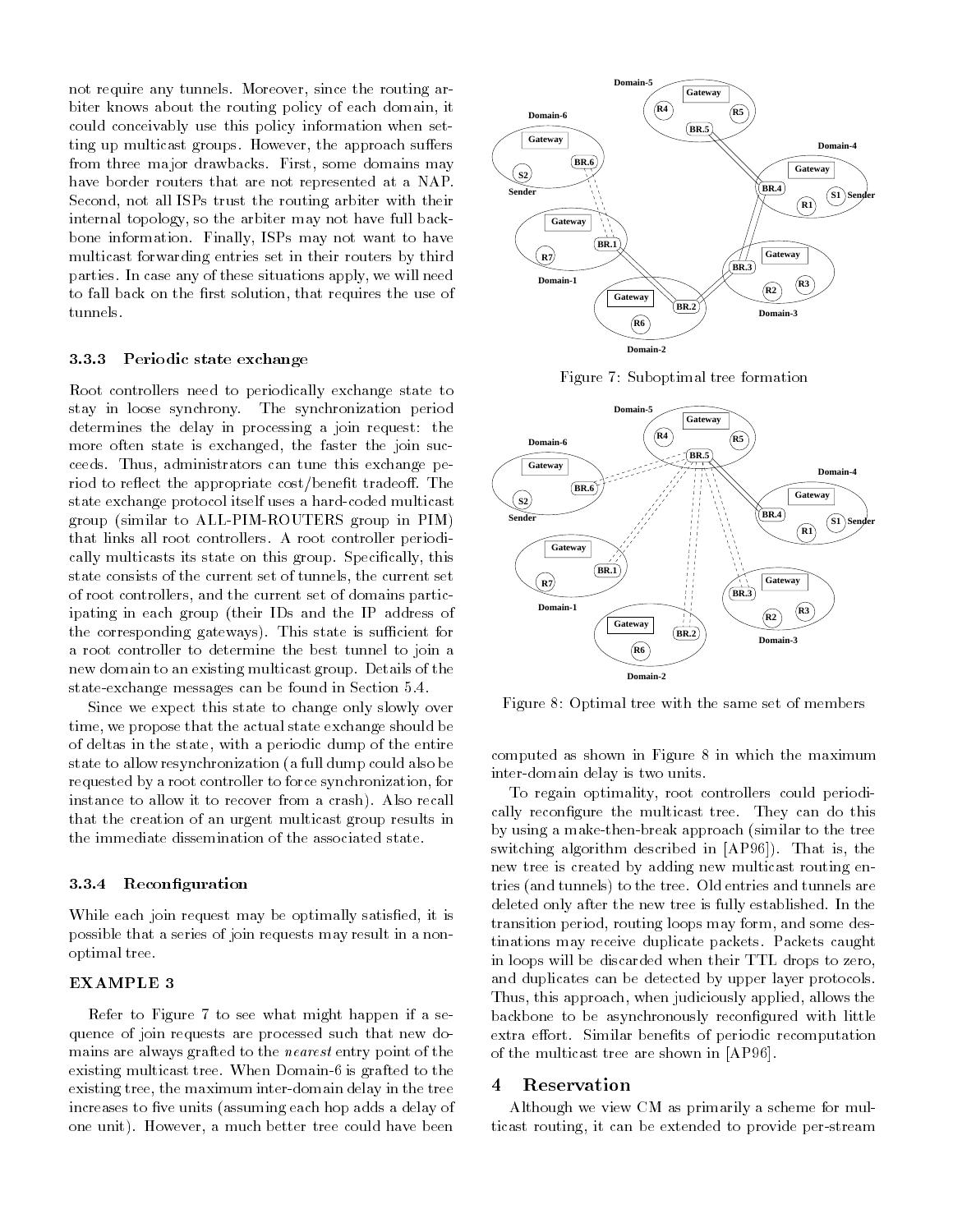or per-aggregate quality of service by carrying out reservations and admission control. To do so, we will need the following assumptions. First, we assume that routers in the network provide some form of reservation, and consequently, some form of differential service (there is little point of making a reservation if unreserved traffic, which will continue to consist the bulk of the traffic, gets identical priority, bandwidth, and delay guarantees). Second, we assume that reservation state can be remotely accessed, for instance by means of an SNMP reservation MIB. Third, we assume that every reservation request, whether it be for a unicast or a multicast connection, is sent to a gateway. We will relax the last assumption later in this discussion.

With these assumptions in hand, let us consider the case where a host wants to join a *local* multicast group that already has made some reservations along the edges of a multicast tree. (If the existing group is a singleton, and consequently the tree is null, then this reduces to setting up a unicast reserved connection.) As with RSVP  $[ZDE+93, BZB+97]$ , the creator of the group and each subsequent sender advertise a traffic spec for their traffic. Unlike RSVP, however, where this advertisement is sent to a multicast group, in CM, the traffic spec is sent to the gateway in the local domain. On receiving a join request, which may be accompanied by an RSVP-style filter, the gateway computes the nearest point of attchment of the host to the tree, and simultaneously determines the additional reservations that need to be made along the tree. This computation is identical in sprit to the distributed computation carried out in RSVP. If resources are insuf ficient, the receiver is notified along with an indication of the resources actually available, so that it may try again. If there are sufficient resources, the gateway installs reservation state (including appropriate filters) in the routers, for instance using the reservation MIB. When this operation successfully completes, the gateway notifies the receiver. If this is the first receiver to join, the sender is also notied, so that data transmission may commence. Routers periodically destroy state, and this state is refreshed by the gateway, as discussed in Section 3.2.1.

It is instructive to compare CM with RSVP. Our scheme reuses many design elements in  $\operatorname{RSVP}:$  the traffic spec, the reservation spec, the style of filters, the use of soft-state, and receiver-initiated join. The major change is that the reservation and admission control decisions are centralized, not distributed. This has both pros and cons. On the con side, the scheme is not as robust as RSVP, in that if a gateway fails, no reservations can be made. We believe that it is possible to construct fail-safe gate ways, and we discuss this in more detail in Section 5.1. Note that, just as in RSVP, CM can detect the failure of a router and reroute calls, because it participates in routing protocols (we discuss this in more detail in Section 5.7). Also, because both RSVP and CM use soft-state, they are equally good at recovering from host failures.

It may appear that CM is more expensive than RSVP, because it exchanges more messages than RSVP to accomplish the same reservation. Let us make the reasonable assumption that the main cost in the control path is in the number of messages processed. We show next that the difference in the number of messages exchanged by RSVP and CM is small. Suppose a host joins a tree along path  $R_1, R_2, ..., R_n$ . With RSVP, this requires  $n-1$  messages to be exchanged, one from  $R_i$  to  $R_{i+1}$ . Using CM, the host sends a single message to the gate way, which then sendS  $n$  messages, one to each router. Thus, the cost, in terms of number of messages, increases only by two messages. In terms of delay, the CM approach may actually be faster, since all the  $n$  messages can be sent in parallel.

The main advantage of CM over RSVP is that it re moves the burden of admission control and reservations from routers. They only need to carry out the reservation decisions made by the gateway. This makes them simpler. The second advantage is more subtle. In RSVP, RESV reservation messages follow the route pre-established by the sender's PATH messages. Thus, a router must for ward PATH messages on links that will allow future reservations to succeed. Unfortunately, a router only has a local view of the reservations in the network. Thus, it is likely to make suboptimal forwarding choices. In contrast, with CM, because the gateway has a global resource view, it can make optimal load balancing decisions.

We now relax the third assumption made earlier, that is, that all resource reservations are made through the gateway. Suppose that some reservations in the network are made using a mechanism other than CM (such as RSVP, for instance). In this case, when a gateway receives a join request, it cannot immediately process it, because it does not know the resource availability at the routers. Therefore, on getting a join request, the gate way first computes the best possible path that would join the host to the existing multicast tree. It then sends a message to each intermediate router on the path, asking either for the current reservation state, or giving it the reservation information, and asking it to perform reservation and admission control. With the former, admission control is done at the gateway, and if the admission tests are successful, the routers are requested to modify their reservations. With the latter, admission control decisions are made at each individual router. The result, however, is the same. Either all the routers along the path have sufficient resources and the join succeeds, or one of the routers has insufficient resources. In this case, the joiner is contacted with an indication of the amount of available resources and invited to try again.

We now discuss the case of a non-local join, that is, joining a tree that has senders or receivers outside the local domain. CM handles the case of non-local joins less well because tunnels do not allow resource reservation. Since our approach to wide area groups depends primar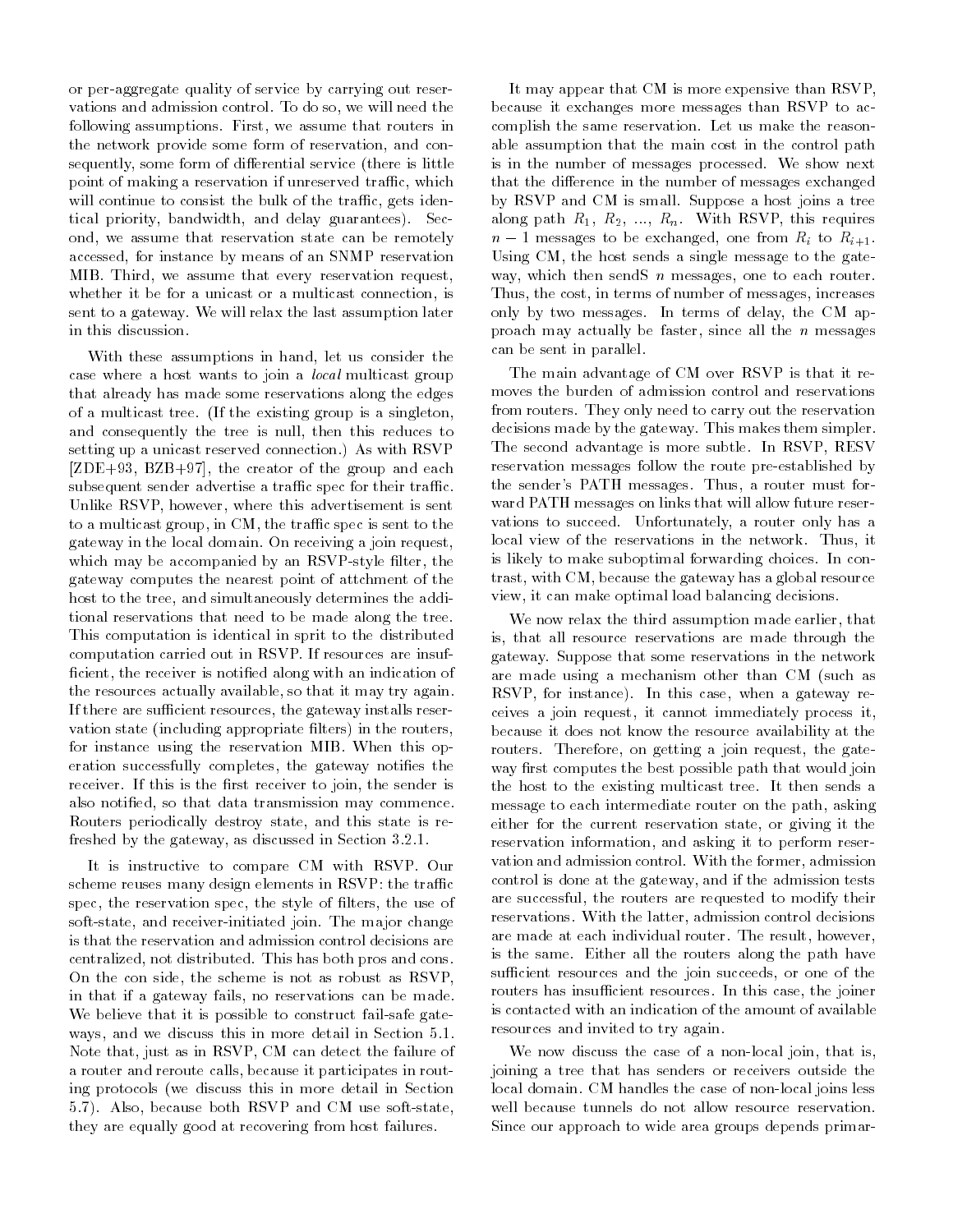ily on tunnels, it cannot support reservations for groups that span multiple domains. However, this is true for  $all$ current multicast reservation protocols. Even RSVP does not guarantee quality of service across tunnels. Since the current MBONE is mostly composed of tunnels, at least in the backbone, RSVP is as much a non-solution as CM! We believe, however, that routing arbiters can be used to create non-local groups with reservations, but we do not discuss this further because this is unlikely to be realized in the near term, if ever, until pricing and differential service issues are sorted out.

### $\bf{5}$ Some details

In this section, we present some details of our approach, filling in the gaps left in Section 3.

### 5.1Gateway as a fail-safe process group

Unlike root-controllers, which are replicated and synchronized, each domain has a single gateway. Thus, if a gateway crashes, though existing multicast groups remain unaffected, no new join and leave requests can be processed. Therefore, CM requires gateways to be fail-proof. Fortunately, we can use a variety of standard techniques to prevent the crash of a gateway [BJ87, B93, BR94]. For instance, we can implement the gateway as a *reliable* process group. In this approach, gateway functionality is provided by a set of processes that use a hard-coded multicast group to keep in tight synchrony. Messages sent to 'the' gateway are automatically replicated and sent to all members of the group. (This can be done, for example, by a router on a LAN that translates the IP address of the group to a multicast Ethernet address in that LAN. Thus, all messages sent to this IP address are automatically received by all hosts on that LAN.) The simplest form of a process group is a primary-backup mechanism. Here, a backup gets a copy of each message sent to and from the primary, and thus has an exact copy of its state. The backup also monitors the primary to see if it is up. If the primary dies, the backup takes over as the primary and establishes another backup. A gateway implemented in this fashion therefore survives the failure of the primary (though not the failure of the router). A similar approach to fault-tolerance has been used in [AP96]. More elaborate techniques for fault-tolerance based on atomic broadcast and virtual synchrony can deal both with process and router failure, and are well-known in the literature [BR94]. These can be readily adapted to our purpose.

#### 5.2Messages between a host and a gateway

A host can send one of two messages to a gateway: a JOIN message and a LEAVE message. The JOIN message has the following options:

1. Address: this the Class D address of the group the host wants to join. If the host is also the creator, then the address can be left unspecified, and the gateway will reply with an unused Class D message.

- 2. Creator flag: this is set if the host is the creator of the group.
- 3. Urgent flag: this is set if the group should be immediately advertised by the nearest root controller.
- 4. Local flag: this is set if the group will be visible only to hosts within the domain.
- 5. Access control list: this is a list of hosts who are allowed to join the group. Alternatively, it may consist of a password that must accompany a join request.
- 6. UID: this is a unique ID associated with a particular join request and gateway. It allows remote gateways to deal with duplicates, as described in Section 6.3.

The LEAVE message has only one field, the address of the multicast group.

The gateway replies to a JOIN message with a JOIN\_ACK message. This contains two fields: status and

- 1. Status: this is either JOIN SUCCESSFUL or JOIN UNSUCCESSFUL.
- 2. Address: if the join is successful and the address was unspecified, this field contains the address assigned to the group.

Join requests are periodically refreshed by IGMPcapable routers on receiving an IGMP reply from a host.

### Messages between a gateway and a root  $5.3$ controller

The gateway exchanges four messages with the nearest root controller: JOIN, LEAVE, TUNNEL CREATE and TUNNEL DELETE. The JOIN message has the following fields:

- 1. Address: this the address of the group the gateway wants to join. If the domain contains the creator of the group, then the address can be left unspeci fied, and the root controller will reply with an unused Class D message.
- 2. Creator flag: this is set if the domain contains the creator of the group.
- 3. Urgent flag: this is set if the group should be immediately advertised by the root controller.
- 4. Domain ID: this is the ID of the gateway's domain. We assume that each domain has an ID that is globally disseminated using DNS.
- 5. Gateway IP address: this is the gateway's IP address.

The LEAVE message is identical to the LEAVE message described above.

The TUNNEL CREATE message asks the gateway to create a tunnel with a peer domain. It contains two fields: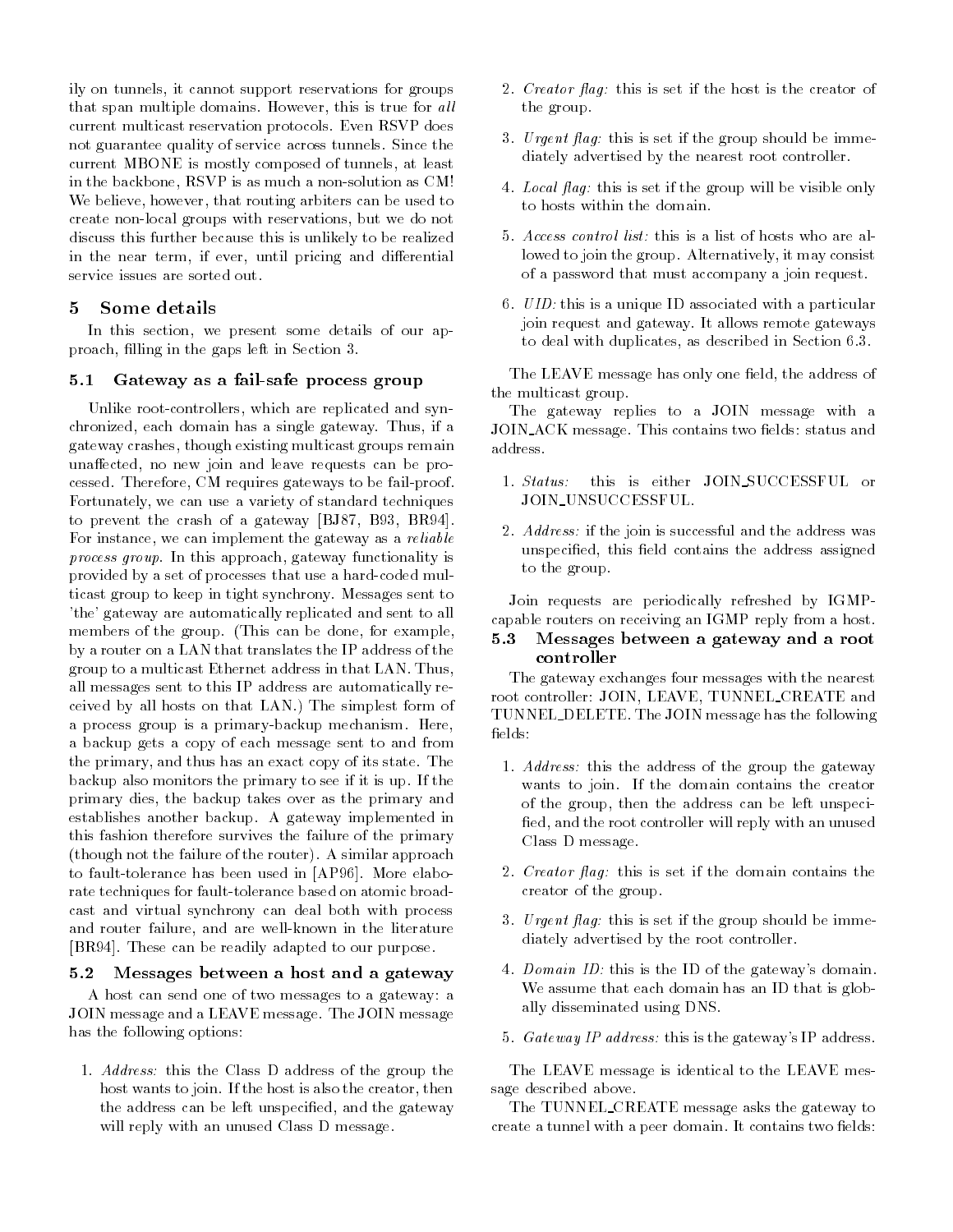- 1. Gateway address: this is the IP address of the peer gateway.
- 2. Peer domain: this is the ID of the peer domain.

The gateway replies to the TUNNEL CREATE message by choosing a border router, and informing the peer gateway of the IP address of the border router. It also expects to hear a message from the peer with that peer's border router. This information allows it so create one end of the tunnel. TUNNEL CREATE messages are periodically refreshed by the root controller.

The TUNNEL DELETE message is self explanatory, and contains the IP address of the peer gateway.

### 5.4Messages between root controllers

Root controllers periodically multicast their state (actually, the deltas in their state) to each other. A root controller may also ask another root controller to dump its entire state over a unicast path. The multicast information has the following fields:

- 1. NEW\_GROUPS: A list of new groups that have been created since the last update, and the domains associated with each group.
- 2. DESTROYED\_GROUPS: A list of groups that have been destroyed since the last update.
- 3. NEW DOMAINS: A list of existing groups and the new domains that have joined these groups.
- 4. NEW\_TUNNELS: Tunnels that have been created since the last update.
- 5. DESTROYED\_TUNNELS: Tunnels that have been destroyed since the last update.

A root controller requests a full update by sending a FULL DUMP message to another root controller. This contains the requestor's IP address, and the requestee replies with its entire state. A full update is sent using a reliable transport protocol such as TCP.

### 5.5Switching trees

Recall that root-controllers typically graft a domain by adding a single tunnel from that domain to a border router in the existing multicast tree. As discussed earlier, locally optimal decisions in creating such links can result in a globally non-optimal solution. Thus, we propose to periodically rearrange tunnels to regain optimality. The root-controller that first received the message to create the group is responsible for switching trees. To switch trees, the root controller sends a TUNNEL CREATE message to the gateways in the multicast group with the following information:

- 1. GROUP: this is the group for which a forwarding entry needs to be created.
- 2. DOMAIN\_LIST: this is the list of domains with which the gateway needs to establish tunnels.

3. GATEWAY\_LIST: this is the list of IP addresses of peer gateways with which the gateway needs to establish tunnels.

Each gateway contacts the gateways listed in the GATEWAY LIST to discover the border routers involved in the tunnels, as described in Section 3.3.4. After creating tunnel endpoints, each gateway sends a CRE-ATE DONE message to the root controller. When the root controller receives CREATE DONE message from all the gateways, it sends a TUNNEL DELETE message to the gateways. This message contains only the GROUP address whose corresponding tunnel entry needs to be deleted. The root controller periodically sends the DELETE ENTRY message until it receives DELETE DONE messages from all the relevant gate ways. For robustness, TUNNEL CREATE messages are reliably transmitted either by using a reliable transport protocol, such as TCP, or by the standard techniques of timeouts and retransmissions implemented over UDP.

### 5.6 Domains using distance-vector routing protocols

In a domain that use a distance-vector routing protocol, such as RIP, the gateway does not know the network topology. Therefore, when the gateway receives a join request, it does not know the set of routers to which it should send an ADD message. To deal with this problem, in such domains, members of multicast groups are interconnected using tunnels. These tunnels define a virtual topology that is known to the gateway. When a new member wants to join an existing group, the gateway simply creates a tunnel between the new member and the point nearest the new member in that group's multicast tree. This is identical in spirit to the use of tunnels for dealing with the lack of knowledge of network topology between domains.

This is certainly not the optimal way to form multicast trees! RIP domains, however, are typically quite small and hence sub-optimality will not have any pronounced affect on performance. If performance becomes a problem for a given multicast group, the gateway can create a more optimal tree and then initiate a tree switch as described in the interdomain case (Section 3.34).

### 5.7 Recovery from failure of tunnel endpoints

Tunnels play a crucial role in interconnecting domains in CM. Therefore, it is important to keep tunnels "up". A tunnel fails if one of its end-points fails (recall that the tunnel end-points are border routers of the domains).

We consider recovery from endpoint failure in two cases: (1) the domain runs link-state routing protocol, such as OSPF and (2) the domain runs distance-vector routing protocol, such as RIP.

Case 1: Here, the gateway participates in the linkstate routing protocol just like any other router in the domain. When a router fails, the neighboring routers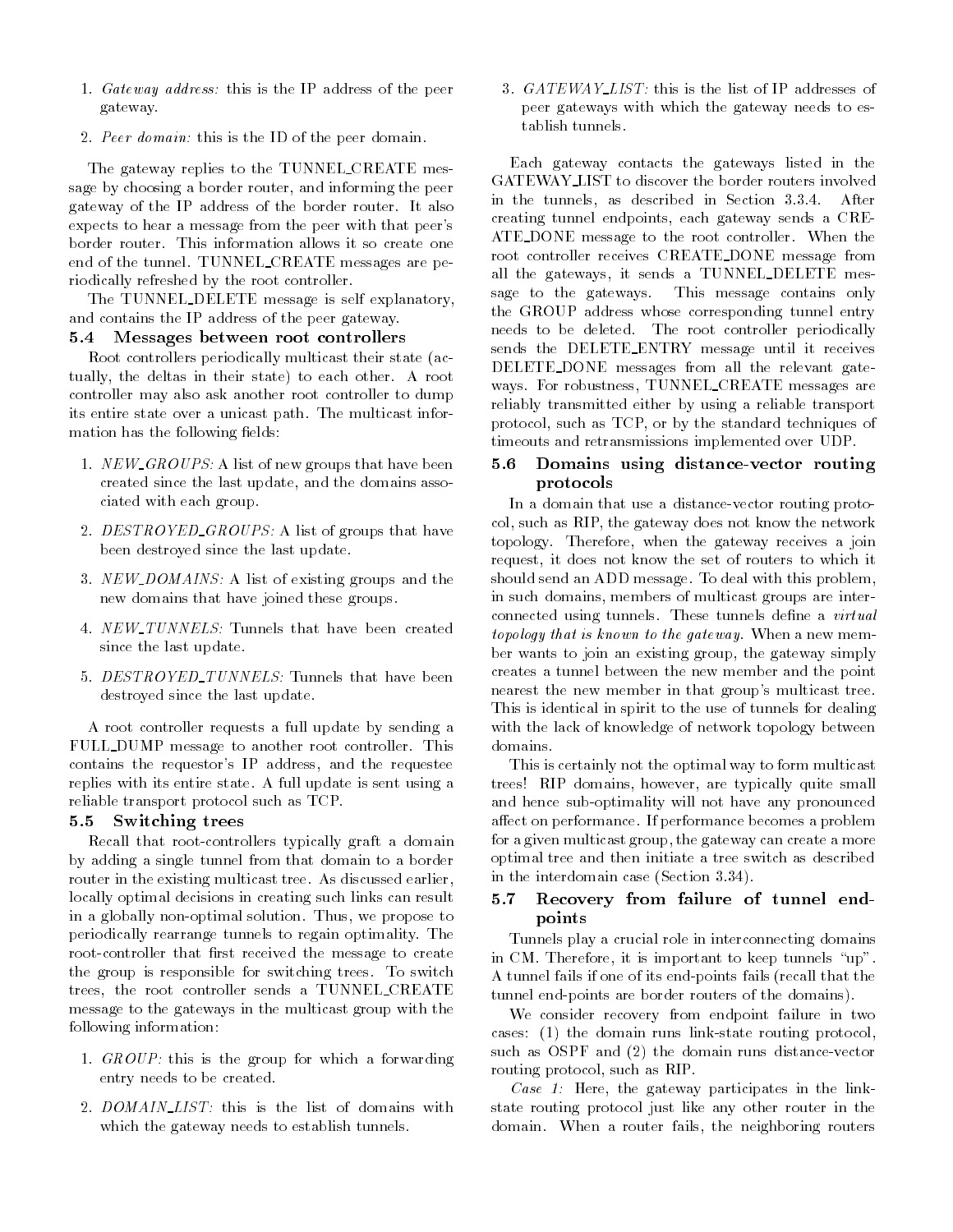generate a triggered update which is flooded throughout the domain. Therefore, the news of a border router failure rapidly reaches the gateway. The gateway maps from the border router that failed to the set of tunnels that passed through that gateway. It selects a new border router as the tunnel end-point for every failed tunnel. Since the gateway knows its peer gateway for every failed tunnel, it can communicate the IP address of the new border router to its peers. The peers then reconfigure their border routers, which leads eventually to the resumption of multicast delivery.

Case 2: In a domain that uses a distance-vector routing protocol, when a border router fails, the distance vector to the border router becomes infinite. The gateway, which participates in the distance-vector protocol, just like any other router, therefore detects the failure and starts the recovery process. Recovery is done by selecting a different border router and by informing the peer gateway of the IP address of the new border router, as discussed in Case 1.

## 6 Evaluation

### 6.1Scaling

The limits to scalability of a multicast routing scheme arise from a super-linear growth either in the state stored in routers and control elements or in the number of control messages. In this section, we describe the design features in our scheme that allow it to scale.

## 6.1.1 Scaling in state

The CM scheme stores state in gateways, in root controllers, and in routers. Here, we show that each component of the system state grows only linearly with the number of multicast groups, and with the size of a given multicast group.

A gateway stores the topology of the domain and the multicast tree corresponding to each multicast group. The topology of a domain is represented by nodes and edges. Clearly, per-node topology state increases linearly with the number of nodes. However, it is possible that per-edge state grows quadratically with the number of nodes, since a network with N nodes can have as many as O(N<sup>2</sup> ) edges. Fortunately, in most real-life networks, the number of edges is  $O(N)$ , in which case the topology state overall grows linearly with N. We now turn our attention to the storage requirements to represent a multicast tree. The multicast tree for a group can be either a shared tree, or a per-source shortest-path tree. Assuming that a domain has  $O(N)$  edges, a shared tree requires the gateway to keep track of at most  $O(N)$  edges per multicast group. Thus, keeping the number of multicast groups fixed, the state grows linearly with N. Similarly, keeping N fixed, the state grows linearly with the number of multicast groups. A per-source shortest path tree, however, does not scale as well. For such a tree, the gateway must keep track of

a shortest-path tree (potentially of size  $O(N)$ ) for each of potentially  $O(N)$  sources in the tree, leading to a state of  $s$ ize  $O(N^-)$  per multicast group. Thus, to allow scaling, we recommend that all multicast trees be shared trees. To sum up, assuming that domains have  $O(N)$  edges, and that all trees are shared trees, the state in the gateway scales linearly with the size of a domain.

CM requires only one gateway per domain. Thus, the number of gateways grows linearly with the number of domains. As a domain grows, however, a single gate way may prove to be a bottleneck. We therefore envisage heavily loaded gateways to be implemented in the form of a computing cluster connected by a fault-tolerant and load-balancing middleware infrastructure. Such clusters can be scaled nearly arbitrarily, as is exemplified in reallife by Web server clusters.

The state in a root controller is the current set of multicast tunnels, and the domains that participate in each non-local multicast group. This state is isomorphic to the state in a gateway. Thus, under the same assumptions, that is, that the backbone topology has O(N) edges (where N is the number of domains), and that the multicast trees in the backbone are shared trees, we obtain a linear scaling in root-controller state.

The state in a router is the forwarding state, which consists either of an io-set (for a shared tree), or a set of (S,G) entries (for a shortest-path tree). With a shared tree, the number of routing entries grows linearly with the number of multicast groups, and sub-linearly with the size of a given group. By aggregating multicast addresses, as described in Section 3.2.2, we can reduce even this overhead substantially. With a shortest path tree, this state grows linearly both with the number of multicast group, and with the size of a given group. For good scaling, again, the use of a shared tree is certainly the best choice.

## 6.1.2 Scaling in message overhead

We use three techniques to allow our scheme to scale in terms of message overhead: hierarchy, batching, and the use of deltas.

The hierarchical partitioning of control among root controllers and gateways allows local state to be hidden from global view. This contributes to scaling in two ways. First, we expect that a considerable number of multicast groups will have only local members. With CM, state regarding these groups is explicitly hidden from global view (in contrast, with schemes such as DVMRP/floodand-prune, the hiding of local groups is implicitly accomplished by using the TTL field in multicast IP packets). Second, the hierarchy allows distributed control in establishing non-local multicast groups. A root controller only needs to decide which domains must be connected by a tunnel: the actual selection of border routers is deferred to the peer gateways. This decentralized decision-making allows the scheme to make locally optimal choices with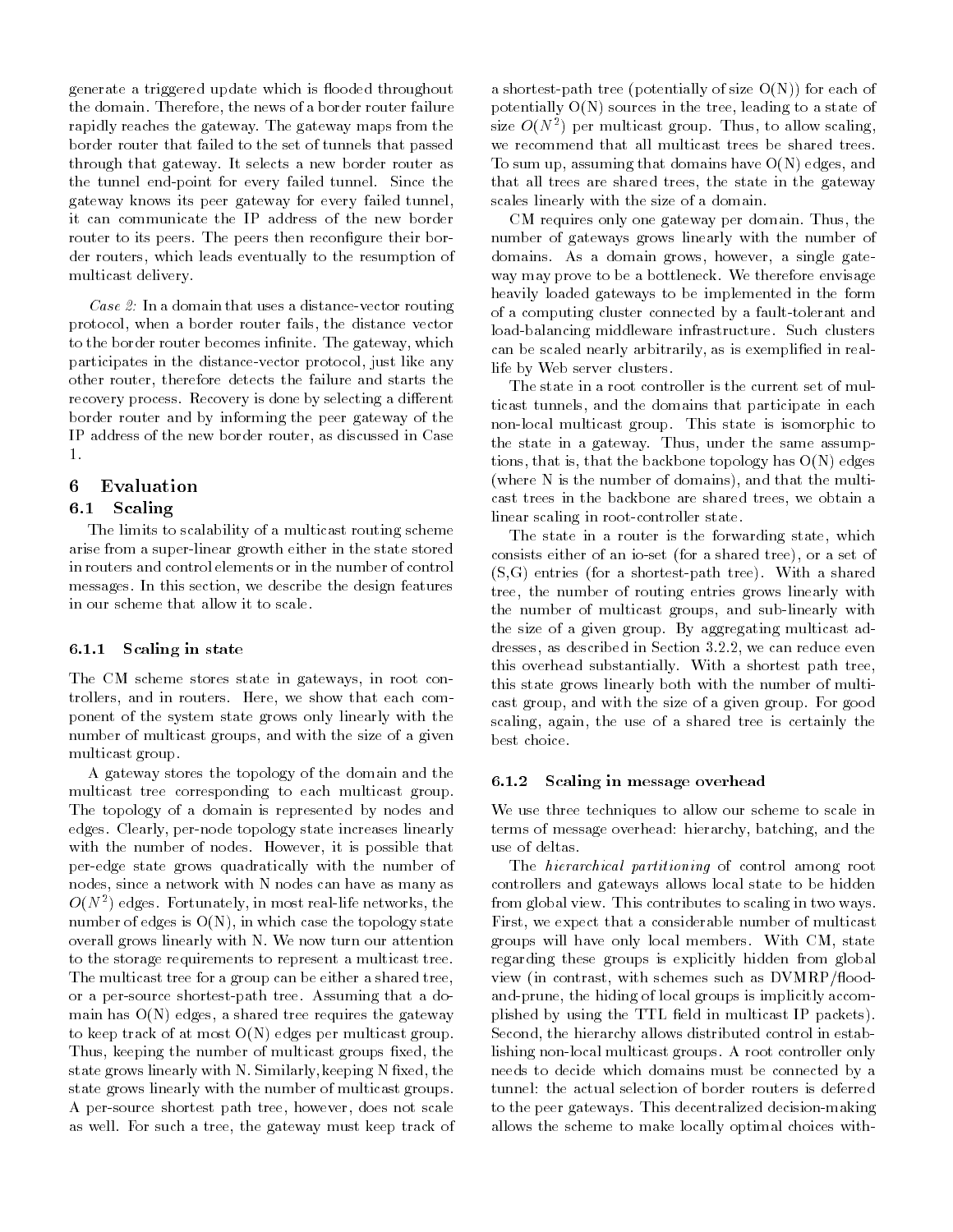out having to share domain-specic information with root controllers.

We use  $batching$  to minimize communication overheads in all message exchanges. Gateways are responsible for refreshing soft state both at routers and at root controllers. This exchange is batched, so that a single message can refresh multiple routing table entries and multiple rootcontrol state entries. Batching also reduces the number of messages exchanged between root controllers to synchronize their state.

Finally, we use *deltas* wherever possible to reduce the size of a state exchange. For instance, root controllers usually send only a delta to peer root controllers. Deltas may lead to drift, however, so we periodically perform a full update to bound the degree of state drift.

### $6.2\,$ Efficiency

In this section, we analyze the efficiency of the CM scheme and compare it with that of PIM, CBT, and floodand-prune (also known as DVMRP). Note that we compare only the efficiency of control, instead of the efficiency of data movement. This is because the CM scheme allows the construction of shortest-path trees, which are the most efficient for data forwarding (albeit at the cost of an increase in the per-router multicast forwarding state). So, CM can be as efficient in data-movement as any other scheme.

In our analysis, we make the following important assumption: the cost of an algorithm is a function of the number of messages processed, independent of the path taken by a message and of its size. This assumption follows from our expectation that the bottleneck resource in a network is the CPU and interrupt handling cost in processing a message, rather than the uninterpreted for warding of a message (which is typically performed by 'dumb' hardware at little cost). The assumption reflects current architectures such as Cisco's Silicon Switching, where IP packets with options, which require CPU intervention, take an order of magnitude more time to process than IP packets without options, and future architectures such as MPLS, which can switch in hardware, but must process control messages in software.

We use the following notation. We assume that the network has M nodes, that a multicast group has on the order of N nodes  $(N < M)$ , and that there are G groups in the network. We also assume that a multicast group has, on average, S senders (sources).

## 6.2.1 DVMRP

We first analyze the efficiency of the flood-and-prune (DVMRP) algorithm. This algorithm has three main steps in its operation. In the first stage, the M routers in the network participate in a distance-vector routing algorithm to compute the shortest path interface for an incoming packet from a given source. This requires  $O(M)$ messages (assuming that the maximum connectivity of a

node is a small integer independent of M) because each of M routers sends a distance vector to a each of its neighbors. In the second stage, a router attached to a source floods the entire network with the source's ID. The flooding operation takes  $O(M)$  messages, and each source does a flood, for a total of  $O(SM)$  messages. In the third state, each of the M-N routers not in the group can ask for a prune (and prunes may cascade, an effect we will ignore), so that we have an additional  $O(M-N)$  prune messages. Thus, the total cost of flood and prune is  $O(M) + O(SM)$  $+$  O(M-N) = O(SM) per group. The largest term here is the O(SM) term, since this term grows with the size of the network, independent of the size of a multicast group. That is why flood-and-prune is rather inefficient for sparse multicast groups, as pointed out in References [B93, BFC93]. Note that flood-and-prune simultaneously joins all receivers. Thus, it does not have a per-receiver join cost, reducing its overall cost when a multicast group is dense.

## 6.2.2 CBT

The Core Based Tree approach is more efficient in its operation. Here, each member of a multicast group sends a join message towards a core node. Multicast-capable routers need to run a multicast routing protocol in order to determine the next hop towards the core, which may use a virtual interface. If a router that is a part of the shared multicast tree sees this message, it adds a path to this node to the tree, and does not propagate the message further. Unlike flood-and-prune, there are no additional costs for flooding and pruning. Thus, CBT has two sets of costs, one for performing multicast routing, and one for joining each sender or receiver to the shared tree. The routing algorithm takes  $O(M)$  work, as with flood-andprune. The cost of each join message depends on how far away a joining node is from the tree. The closer it is to a tree, the cheaper it is to join a tree. Intuitively, therefore, joins to a sparse tree are more expensive than joins to a dense tree.



Figure 9: An example of a topology generated by the Zegura-Calvert algorithm

We now analyze the join cost of CBT in more detail.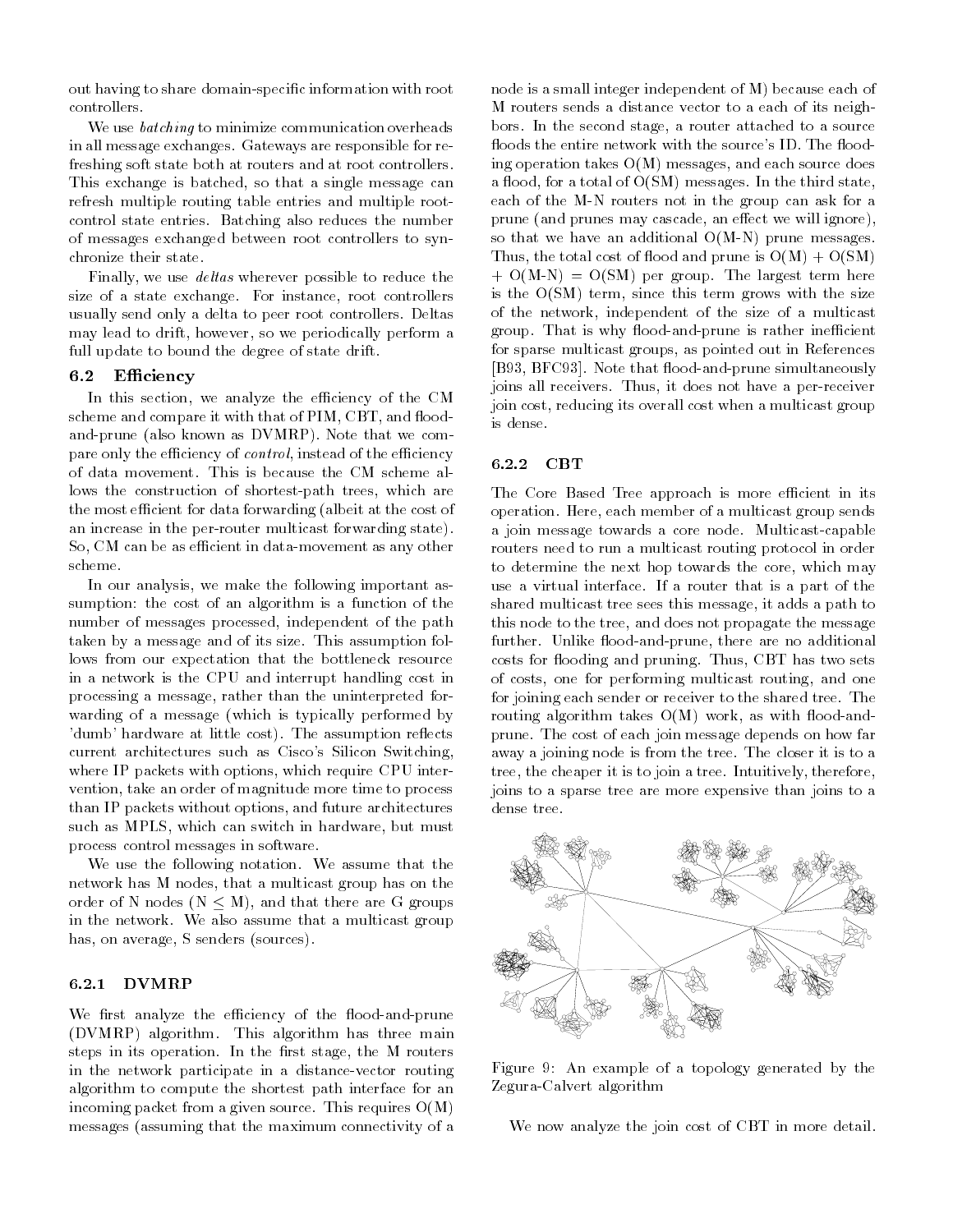This is necessary because it turns out that the cost of CM is a constant additive factor more than the cost for CBT (a fact we will prove in Section 6.2.3). Our analysis is empirical and based on simulation. The goal is to compute the mean cost for a node to join a multicast tree as a function of the network size and the number of participants in the tree. The simulation is set up as follows. We use the Zegura-Calvert algorithm [ZCD 97] to generate random multilevel hierarchical networks that are similar in topology to the Internet. An example of a network generated with this algorithm is shown in Figure 9.

We then choose K nodes at random in the network, and join them by a shortest-path tree. This gives us (approximately) the multicast tree that would be created had we used UDT to link these houes together . We then compute the mean cost from a node chosen at random in the network to join this tree. This is simply the minimum<br>number of hops that separate this node from the closest<br>node already on the tree. We use a variant of breadth-<br>first-search to speed up this computation. We mark all<br>no number of hops that separate this node from the closest node already on the tree. We use a variant of breadth first-search to speed up this computation. We mark all nodes on a multicast tree as having weight 0. We then mark all neighbors of these nodes as having weight 1, taking care never to overwrite a 0 with a 1. In the next step, neighbors of nodes with weight 1 are marked with weight 2, again never overwriting a lower weight. In this fashion, we can quickly compute the number of nodes in the network that have a particular cost to join a particular tree. The mean cost to join this tree, therefore, is the weighted average of these numbers. We average this cost twice more: first over randomly selected multicast trees within the same network, and second over many random networks. This procedure, described in pseudocode below, thus empirically computes the mean join cost for a node as a function of the network size and the size of the multicast tree. The result of our simulations, where we chose eight random trees for a given a network, three random networks for each network size, and four network sizes, is shown in Figure 10. Figure 11 is a close-up of the knee of the curves.

for  $M_MIN \leq M \leq M_MAX$  {

 $\mathcal{E}$ 

for each randomly generated tree (using the Zegura-Calvert algorithm) of size M f

```
for (K=0; i < M; K++) {
```
select a random subset of K nodes and join them to form a multicast tree

for each j not in the subset f

compute the cost from j to a node in the tree using the optimized algorithm described above

```
compute average cost to join this tree with
             K members
     \mathcal{E}compute average cost to join a tree as a func-
        tion of K
\{
```
compute average cost to join a tree as a function of K and M

```
\mathcal{E}
```
Pseudocode for computing mean cost to join a multicast tree



Figure 10: Mean cost to join a multicast tree varying network and group size



Figure 11: Mean cost to join a multicast tree varying network and group size (close up of knee region).

A glance at Figures 10 and 11 reveals two key features. First, the cost to join a multicast tree drops rapidly with the size of the group. With a group size of 3 or more, the join cost is nearly constant. Second, the join cost

<sup>4</sup>The tree is approximate because a badly placed core router could give us somewhat skewed trees. We expect that in the normal case, with a well-chosen core, the shared core-based tree and the shortest-path tree will approximately coincide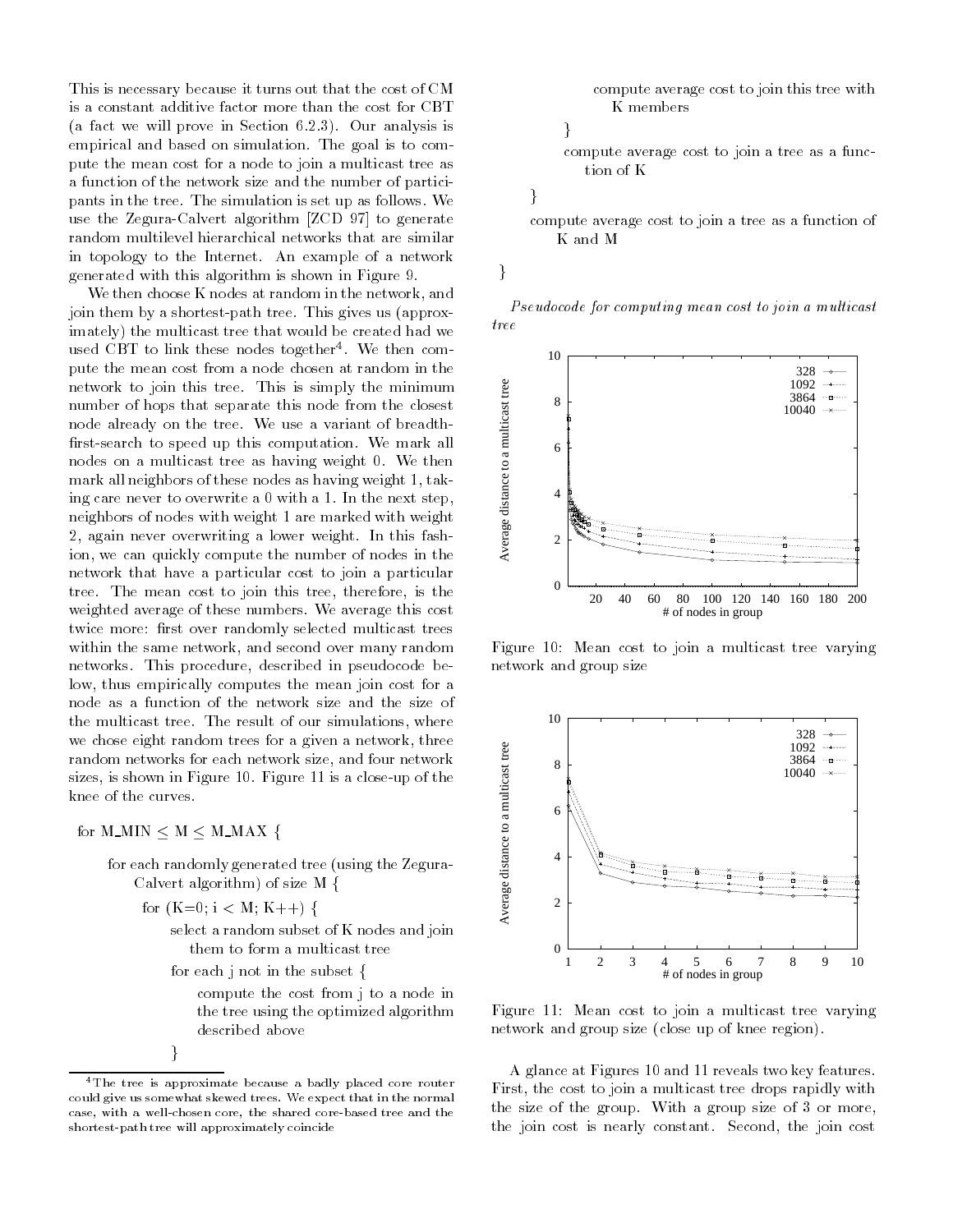is nearly independent of the size of the network. As we increase the number of nodes in the network from around 300 to around 10,000, the mean join cost increases only by about one additional hop. The reason for these features is that the Zegura-Calvert algorithm generates hierarchical topologies. Choosing two nodes at random results in a multicast tree that almost surely touches the backbone. Thus, the cost to join any other node is just the cost to reach the backbone, which averages to between three and four hops. This cost is more or less unaffected by the size of the network, since the depth of a hierarchical network grows only logarithmically with the number of nodes in it. Zegura et al argue that the topologies produced by the algorithm match the real Internet's characteristics fairly well. If this is the case, then we can expect to see a nearly constant join cost when using CBT in the Internet. Thus, the total cost for CBT is  $O(M) + a$  constant cost per join  $= O(M) + O(N)$ 

## 6.2.3 CM

Given the cost of the CBT algorithm, as analyzed above, we compute the cost of CM as follows. With CBT, consider a join message sent from a router  $R_x$  to the core along path  $R_x \rightarrow R_1 \rightarrow R_2 \rightarrow \cdots \rightarrow R_n$  where  $R_n$  is either a node on the shared tree or the core itself. This join requires <sup>n</sup> messages, since each node along the path must examine the join message. With the CM scheme,  $R_x$  sends a join message to the gateway, which sends an add message to  $R_1$ ,  $R_2$  etc. Since the gateway sends n messages to the routers along the path, and this path is the same as the path taken by a CBT shared tree, with CM the cost for this join is the cost for  $\mathrm{CBT}{+}2$ , where the '+2' accounts for the two additional messages exchanged between  $R_x$  and the gateway. In other words, CM has a constant additive factor in cost compared to CBT per join, nearly independent of the size of the group and the size of the network. Accounting form  $O(M)$  work for the routing protocol, this leads to a cost of  $O(M) + O(N)$ work for N joins.

## 6.2.4 PIM

The cost for the PIM algorithm depends on whether it is dense-mode or sparse mode. With dense-mode PIM, the cost is the same as flood-and-prune, i.e.  $O(SM)$ . With sparse-mode PIM, the cost is the same as of CBT. In this analysis, we ignore the control cost of changing from a shared tree to a shortest-path tree, which is nominal.

The table below compares the costs of the various algorithms. It is clear that CM is as efficient as CBT and sparse-mode PIM.

| DVMRP        | O(SM)         |
|--------------|---------------|
| CBT          | $O(M) + O(N)$ |
| CМ           | $O(M)+O(N)$   |
| PIM-sparse   | $O(M)+O(N)$   |
| $PIM$ -dense | O(SM)         |

### 6.3Correctness

In this section we outline proofs of correctness for the algorithms proposed in earlier sections. We make the following assumptions:

- 1. The period of state exchange between root controllers is bounded, and a state exchange message is delivered with non-zero probability.
- 2. Gateway to root-controller and root-controller to gateway communications take finite time.

The second assumption assures us that a gateway can detect and recover from the failure of a root-controller in finite time.

Lemma 1 Data transmitted by a new sender to a multicast group  $G$  will reach all members of  $G$  within a bounded time.

Proof: We need to consider two cases: (1) Group G is local, that is, G does not span multiple domains and (2) Group G spans multiple domains.

Case 1: A new sender contacts the gateway in its domain. The gateway either (a) grafts the sender to an existing multicast tree, if it exists or (b) creates a new tree with the sender as the only node. Grafting can be completed in bounded time because it is a matter of computing the shortest path connecting the sender to the existing tree, and sending ADD messages to the appropriate routers. Even if routers selected for grafting fail, their failure is known to the gateway in bounded time from the domain's routing algorithm (as shown in Section 5.7). Thus the gateway can recover from these failures and complete the addition in bounded time. Case (b) does not even involve the computation of shortest path, and is trivially satisfied.

Case 2: A new sender contacts the gateway in its domain and the gateway, in turn, contacts its nearest root controller. Communications between the gateway and the root controller are subject to a timeout, as explained in Section 3.2.2, so the failure of the nearest root controller can be recovered from in a finite time. There are now two possibilities: (a) the root controller knows about group G, (b) the root controller does not know about the existence of group G. In case (a), the root controller forwards the JOIN request to the gateway of the domain that created group G for admission control. Since the gateways are modelled as reliable process groups, they are always "up". Therefore, the gateway will reply to the root controller in bounded time. Once the root controller receives an "OK" message from the gateway, it grafts the new sender onto the existing tree in bounded time, in a manner similar to that described in Case 1. One subtle possibility is that the root-controller may fail after contacting a gateway, but before receiving a reply. In this case, the gateway originating the join request retries the request with a different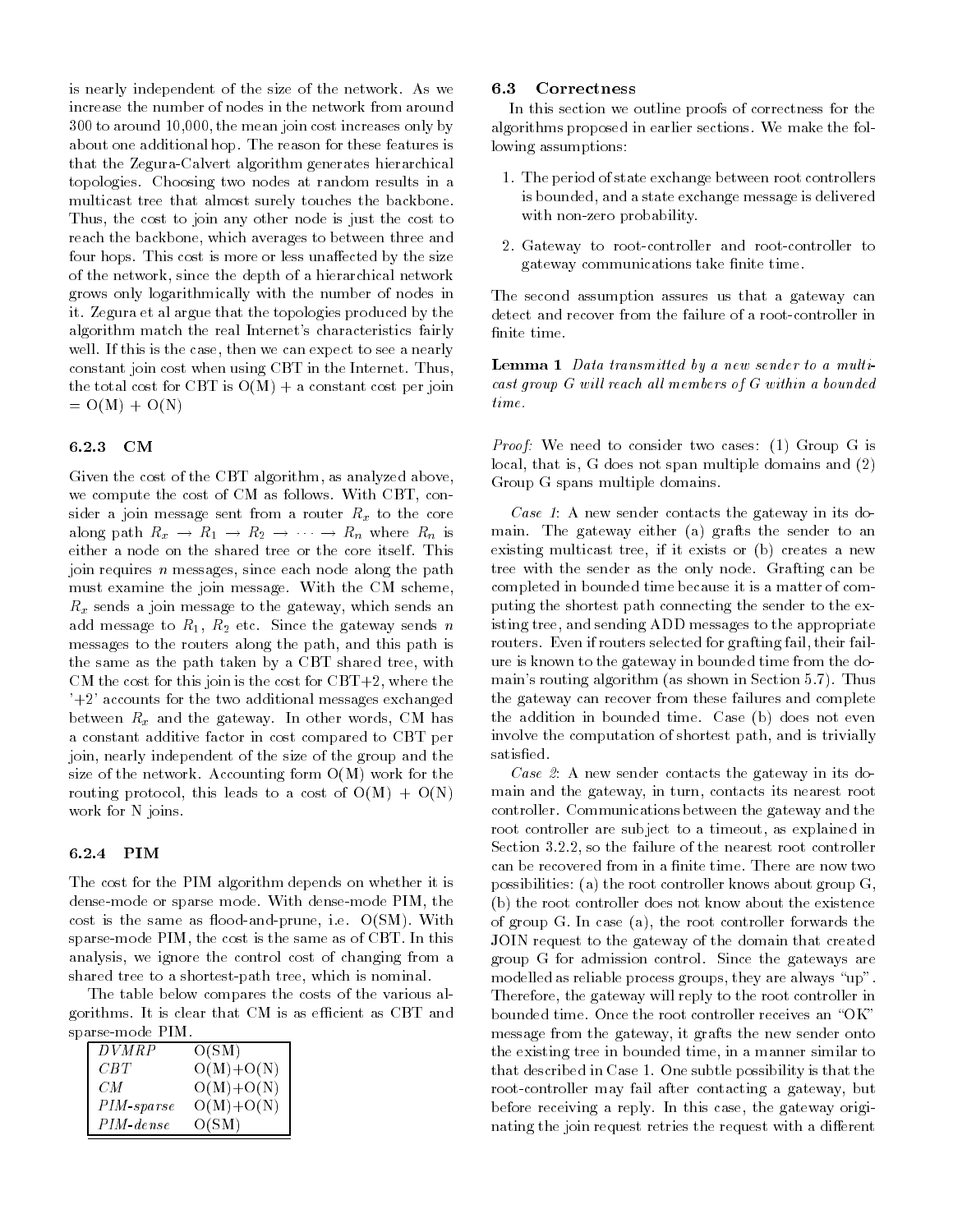root controller. Thus, each gateway should be prepared for receiving duplicate requests; idempotency is assured by associating a join request with a unique serial number, as described earlier in Section 5.2.

Case (b) is slightly more involved. If the root controller does not know about the existence of the group, either the group does not exist or the group has been formed since the last time the root controllers synchronized. In either case, the root controller has to wait at most the period of state exchange to know about the group. If the group does not exist, the root controller creates the new group and forward the information to the other root controllers. If the group exists, the root controller follows the steps of case (a) to graft the new sender onto the existing tree. Since case (a) can be performed in bounded time and the root controller has to wait at most for the period of state exchange, case (b) can also be performed in bounded time.

Therefore, the new sender will be part of the multicast tree in bounded time. This implies that the receivers of the multicast group will start receiving the data from the new sender in bounded time.

**Lemma 2** Data multicast to a group  $G$  will reach a new receiver of group G within a bounded time.

Proof: The proof is similar to that of Lemma 1.

Lemma 3 A new multicast group G can be created in bounded time.

*Proof:* there are two possibilities: (1) Group G is local and (2) Group G spans several domains.

Case 1: If the new group is local, the gateway need not forward information about the group to the root controller. Therefore, creation of a new group merely involves creating an entry in the gateway corresponding to group  $G$ .

Case 2: If the new group is not local, the gateway informs its nearest root controller that a new group needs to be created. If the "urgent flag" is set, the root controller informs all the other root controllers immediately. Otherwise, other root controllers are informed after the periodic exchange of state. Since the period of state exchange is finite, and state exchange messages are delivered with non-zero probability (the first assumption made earlier), all root controllers will eventually know about group G and create a corresponding entry. Even in the worst case, a root-controller can always request a full dump of a peer root-controller's state through a reliable TCP channel.

Therefore, a new group will be created in bounded time.

Theorem 1 CM can construct a correct multicast tree for a group with dynamical ly changing membership within a bounded time.

Proof: Constructing a multicast tree with dynamically changing membership has three parts:

- 1. Creation of a new group G
- 2. Adding a new sender to G
- 3. Adding a new receiver to G

Lemmas 1 through 3 ensure that each of the above three steps can be executed in bounded time using CM. That proves the theorem.

### 7 Discussion

Centralized multicast (CM) is a technique that separates control and data flow for Internet multicast routing. The control structure consists of root controllers at the highest level and a gateway per domain at the next level. Routers are managed by control elements and are simply used for data forwarding.

The main drawbacks of our scheme are (a) a higher join latency, (b) overhead for maintaining soft state, (c) need for fault-tolerant gateways and (d) the lack of reservation across tunnels. Join latency in CM is slightly higher than with other schemes because the join is not data driven. We require explicit signaling between members, gateways and the root controllers to create a multicast tree, and to add or delete group members. We believe that this is not a serious disadvantage. Most multicast groups are used for a long time after the initial setup. This is particularly true for groups used for data dissemination, distance education, videoconferencing etc. Thus, the added join latency is not likely to be a problem in practice, at least for a large class of applications. Second, soft state at the routers and the root controllers is refreshed periodically by the gateways. This entails additional signaling load on the gateways. While we can eliminate soft-state to gain efficiency, we believe that the additional work is more than made up by the gain in overall robustness. Third, we require gateways to be fail-proof. At first sight, this seems to be an imposing requirement. However, this is a common one in real life. Most commercial servers, such as transaction servers and high-profile web servers cannot fail without serious consequences. A variety of well-known software systems, such as clusters and process groups, allow us to easily satisfy this requirement. Finally, the domains in inter-domain multicast trees are connected by tunnels and when tunnels are used, no guarantees can be made on the quality of service. However, this is true for all multicast schemes. It is likely that we will see QoS-enabled wide-area connections only when the related pricing and differential service issues are properly addressed.

We believe that the advantages of centralized multicast, that we enumerate next, far outweigh its shortcomings. First, centralized multicast provides the flexibility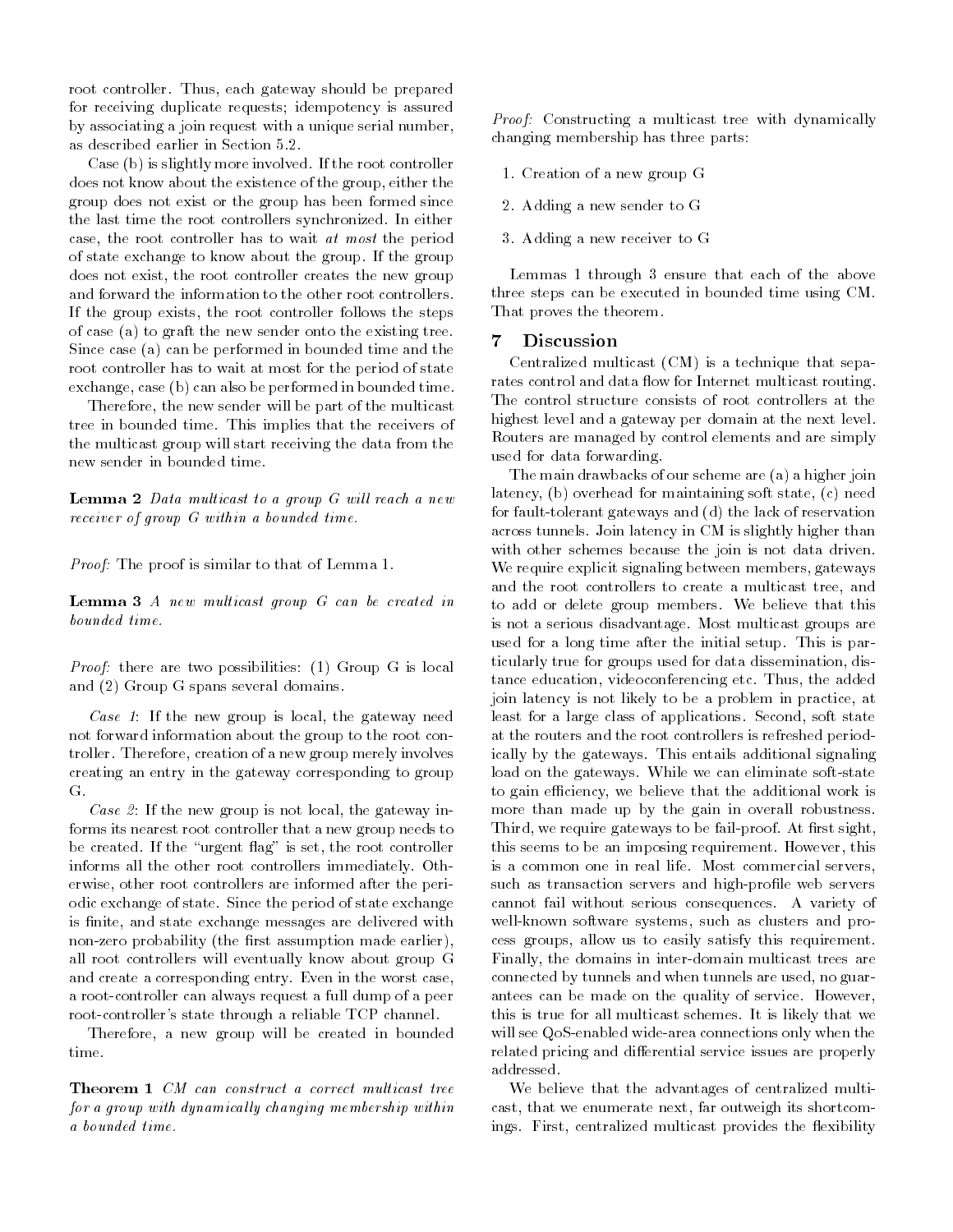of building either a shared tree or a source-based shortest path tree on the same framework. Thus, a network operator can trade optimal data paths for an increase in the control state. Even with a shared tree, CM allows switching to a more optimal multicast tree after a sequence of join and leave operations, thus restoring a shared tree to optimality. Second, with CM, routers are much simpler because they do not need to take part in the multicast routing protocol. Routers are used as forwarding engines only: the RISC approach in microprocessors has proved that 'big and dumb' is better! Third, CM simplifies group control. Since the gateway controls the join operation, it can allow or disallow members to join a multicast group based on an access control list. Fourth, because CM allows the use of tunnels, building inter-domain multicast trees is simple. Tunnels can also be used in RIP-like domains which use distance vector routing protocols. Fifth, CM leverages SNMP to alter routing table entries. This is possible because of the clean separation of control and data flows. Sixth, CM provides a choice between a triggered join and a lazy join through the use of the urgent flag during a join operation. Triggered join has the benefit of low join latency at the expense of higher signaling load, while lazy join provides the benefit of batching updates at the expense of higher join latency. Finally, gateways, in conjunction with the root controllers, can perform a host of useful functions, such as, allocation of multicast addresses on demand, aggregation of multicast addresses for scalability, distribution of group keys for secure multicast sessions and even reservation and allocation of resources.

The fundamental difference between CM and other schemes in the literature is that with CM, routers need not participate in control protocols in order to set up multicast forwarding state. In most schemes, forwarding state is set up either in response to the arrival of join requests from IGMP-enabled routers, or, as in the case of DVMRP, the arrival of prune packets from a downstream router. This has two consequences. First, the construction of the multicast tree is a distributed process. Second, each router must participate in the construction of the multicast tree. Both of these raise problems that are cleanly addressed by CM. Any distributed computation is, by its very nature, acting on a partial understanding of global state. Thus, the outcome is usually non-optimal. In contrast, within a domain, CM has complete knowledge of the topology and the members of every group. Thus, it can create more efficient multicast trees than with any distributed approach. CM also frees routers from the burden of processing multicast join and leave messages. Current-generation routers are very good at forwarding uninterpreted data, but process messages less well. Most current multicast routing schemes require complex processing of join and leave requests at routers. In contrast (and this is the very rationale for CM), our scheme requires routers to only add and delete forwarding entries from routing tables, which is a much simpler task. Thus,

we believe that CM has signicant advantages over most existing schemes, by design. We now focus our attention on comparisions with specific schemes.

 $\bf{Compared\ with\ DVMRP.\ CM\ is\ more\ efficient\ because}$ it does not have the overhead of periodic flooding and pruning. We analyzed the efficiency of DVMRP and CM in Section  $6.2$ , and this clearly shows the gain in efficiency by using CM. PIM has been proposed as an ef ficient solution to multicast routing because it supports both dense and sparse networks, and can automatically switch from a shared tree to a shortest-path tree. However, its main failing is that it assumes that all routers in the network run PIM (otherwise, the shortest-path interface that is determined from the unicast routing table does not make sense). Unlike PIM, CM does not require all routers to run CM protocol. This is possible because non-CM routers can be connected using tunnels. Thus, we believe that, unlike PIM, CM satisfies our requirement that a multicast routing protocol should be incre mentally deployable. Even if PIM were to be enhanced to give rendezvous points and routers a copy of the domain topology, it would still lack the global network view that CM gateways have. Moreover, PIM does not support a two-part hierarchy, which we believe is critical to allow scaling. A recent contender for multicast routing, Border Gateway Multicast Protocol (BGMP) [TEM97], is being developed in IETF as the inter-domain multicast routing protocol. BGMP builds a bi-directional shared tree in the backbone and allows the grafting of shortest-path branches. However, BGMP still needs help from MASC [EHT97] for allocation of blocks of multicast addresses for aggregation and from MBGP [BCKR97] for distribution of multicast address prefixes between domains. CM can achieve the same goals of BGMP, MASC and MBGP using its gateways and root controllers except that CM separates control and data while they do not. We believe that this separation is critical for simplifying routers and enabling widespread deployment of IP multicast.

At this point, we would like to review the design features in CM that allow it to satisfy our requirements for scalability, efficiency and incremental deployability. CM is scalable in message overhead because of its use of hierarchy, batching, and deltas. It is scalable in state because of its used of shared trees and the careful use of hierarchy. CM can create efficient shortest-path multicast tree (but at the expense of a decrease in scalability). Thus, it can be as efficient as the best-possible multicast routing protocol. In practice, we believe that the shared tree approach, in conjunction with periodic tree switching, is the best solution. Finally, CM is designed to be incremantally deployable. It uses SNMP to manage router state, and does not require routers to implement any additional protocols. In particular, routers do not need to participate in control algorithms, making them simpler. Thus, we believe that CM meets the requirements for practical adoption that we laid out in the Introduction.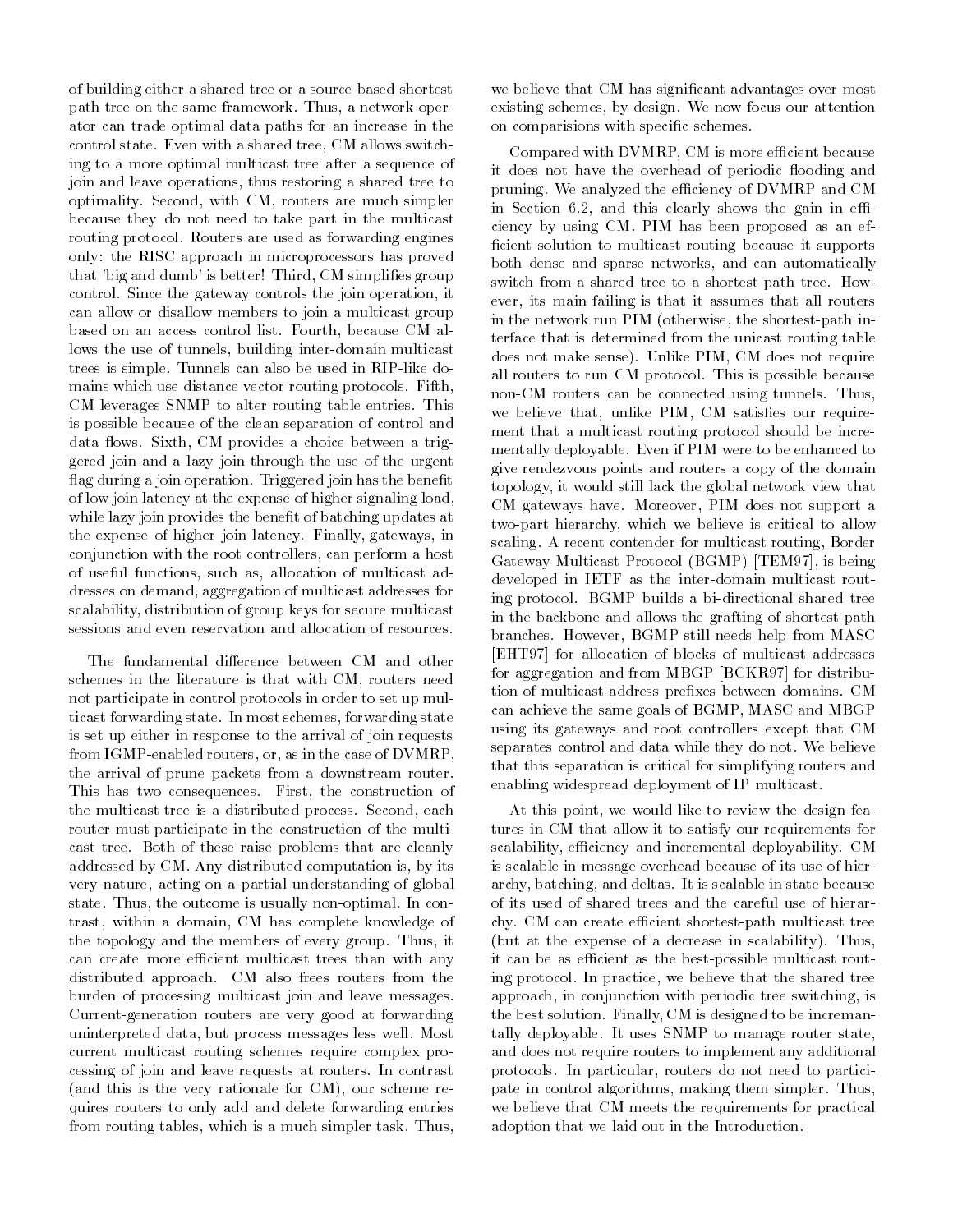## 8 Conclusions

Centralized multicast is a new way of looking at multicast routing in the Internet. Traditionally, routers in the Internet not only take part in forwarding the data traffic, but also in the routing protocol. This has led to tremendous complexity of the routers, particularly for multicast and as a result, IP multicast has not become as mainstream a technology as was expected. As a solution to the problem, we have proposed centralized multicast which uses a hierarchy of control elements to set up multicast trees, leverages SNMP to update the routing table entries and uses the routers simply as forwarding engines. We have shown through analysis that CM scales in state and message overhead and is very efficient. We also proved that CM can form a correct multicast tree for a dynamically changing set of members within a bounded time. As discussed in Section 7, we believe that CM is suited for widespread adoption in the Internet. An implementation of the scheme is currently in progress, and will be reported on in future work.

## 9 Acknowledgements

The idea of centralized multicast arose, in part, in discussions with Rosen Sharma. The simulations on join cost were done by Snorri Gylfason. Our sincere thanks to them both.

## References

- [AP96] S. Aggarwal and S. Paul, "A Flexible Protocol Architecture for Multi-Party Conferencing," Proceedings of ICCCN'96, Pages 81-91, October 1996.
- [B93] K.P. Birman, "The process group approach to reliable distributed computing," Communications of the ACM, Vol.36, No.12, Pages 37-53, December 1993.
- [B97] A. Ballardie, "Core Based Trees (CBT Version 2) Multicast Routing - Protocol Specification," RFC-2189, September 1997.
- [BCKR97] T. Bates, R. Chandra, D. Katz and Y. Rekhter, "Multiprotocol Extensions for BGP-4,"  $In$ ternet Draft, draft-ietf-idr-bgp4-multiprotocol-01.txt, September 1997.
- [BFC93] T. Ballardie, P. Francis and J. Crowcroft, "Core Based Trees (CBT): An Architecture for Scalable Inter-Domain Multicast Routing," Proceedings of ACM SIGCOMM '93, September 1993.
- [BJ87] K.P. Birman and T.A. Joseph, "Reliable Communication in the Presence of Failures," ACM [H96] Transactions on Computer Systems, Vol. 5, No. 1, February 1987.
- [BKTN98] S. Bhattacharyya, J.F. Kurose, D. Towsley and R. Nagarajan, "Efficient Rate-Controlled Bulk-Data Transfer using Multiple Multicast Groups," To appear in Proceedings of IEEE IN-FOCOM '98.
- [BR94] K.P. Birman and R. van Renesse, "Reliable Distributed Computing with the ISIS Toolkit," IEEE Computer Society Press, Los Alamitos, California. 1994. California, 1994.
- [BZB+97] B. Braden, Ed., L. Zhang, S. Berson, S. Herzog and S. Jamin, "Resource ReSerVation Pro $to col (RSVP) - Version1 Functional Specifica$ tion," RFC-2205, September 1997.
- [D88] S.E. Deering, \Multicast Routing in Inter Net works and Extended LANs," ACM Computer Communications Review, Vol. 19, No. 4, 1988, Pages 55-64.
- [D89] S.E. Deering, "RFC-1112: Host Extension for IP Multicasting," August, 1989.
- [DO97] D. DeLucia and K. Obraczka, "Multicast Feedback Suppression Using Representatives," Proceedings of IEEE INFOCOM'97.
- [DEF+94] S.E. Deering, D. Estrin, D. Farinacci, V. Jacobson, C-G Liu and L. Wei, "An Architecture for Wide-Area Multicast Routing," Proceedings of ACM SIGCOMM '94, Pages 126-135, October 1994.
- [DEF+96] S.E. Deering, D. Estrin, D. Farinacci, V. Jacobson, C-G Liu and L. Wei, \The PIM Architecture for Wide-Area Multicast Routing," IEEE/ACM Transactions on Networking, Vol. 4, No. 2, Pages 153-162, April 1996.
- [EFH+97] D. Estrin, D. Farinacci, A. Helmy, D. Thaler, S. Deering, M. Handley, V. Jacobson, C. Liu, P. Sharma, L. Wei, \Protocol Independent Multicast-Sparse Mode (PIM-SM): Protocol Specification," RFC-2117, June 1997.
- [EHT97] D. Estrin, M. Handley and D. Thaler, "Multicast-Address-Set advertisement and Claim mechanism," Work in Progress, June 1997.
- [FJM+95] S. Floyd, V. Jacobson, S. McCanne, C-G. Liu and L. Zhang, "A Reliable Multicast Framework for Light-weight Sessions and Application Level Framing," Proceedings of ACM SIGCOMM '95, Pages 342-356, October 1995.
- [GAV+ 98] . Govindan, C. Alaettinoglu, K. Varadhan, D. Estrin, "Route Servers for Inter-Domain Routing," to appear in Computer Networks and ISDN Systems, 1998.
- M. Hofmann, "A Generic Concept for Large-Scale Multicast," Proceedings of International Zurich Seminar on Digital Communications (IZS '96), Zurich, Switzerland, Springer Verlag, February 1996.
- [HSC95] H.W. Holbrook, S.K. Singhal and D.R. Cheriton, "Log-Based Receiver-Reliable Multicast for Distributed Interactive Simulation," Proceedings